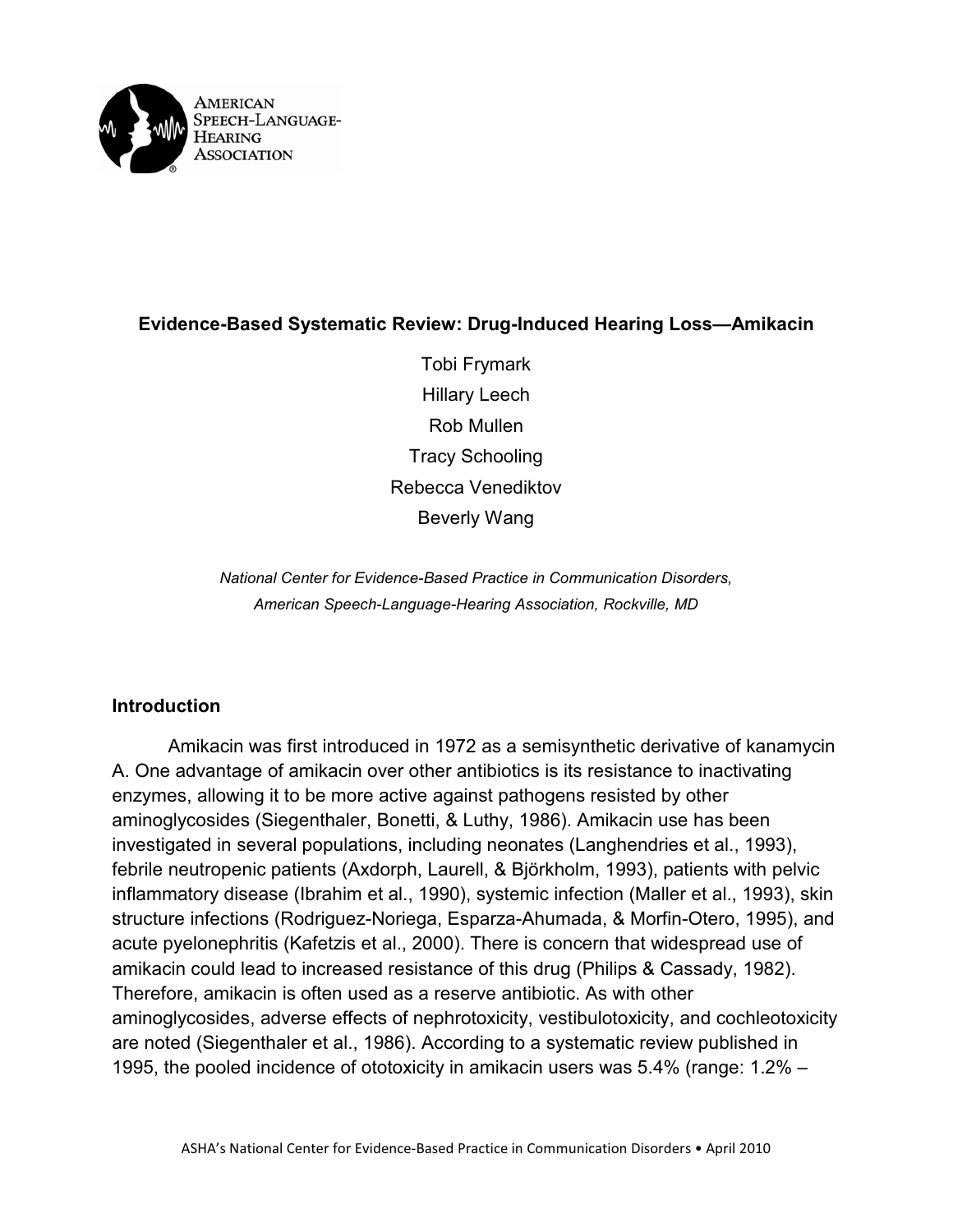20%). There was no pooled difference in ototoxicity incidence between once- and multiple-daily dosing (Blaser & König, 1995).

This systematic review is intended to inform audiologists regarding the potential effects of amikacin administration on hearing loss. Specifically, the review addresses the incidence and persistence of amikacin-related hearing loss and the effects of dosage, route of administration, schedule of administration, and concurrent ototoxic drug use on hearing. Audiologists may use this information to make administration suggestions to physicians, determine appropriate audiological monitoring schedules, and provide optimal hearing treatment as necessary to reduce the risk or impact of hearing loss.

This systematic review is one of a series of systematic reviews addressing the effects of aminoglycoside use on hearing function. Two other systematic reviews that address gentamicin-induced hearing loss and tobramycin-induced hearing loss are included in the series. Additional information pertaining to the objectives of these systematic reviews and procedures for searching, sifting, and appraising the evidence is included in the introductory paper titled Evidence-Based Systematic Review (EBSR): Drug-Induced Hearing Loss—Aminoglycosides.

The six clinical questions specific to this review are as follows:

- 1. What is the likelihood of persons treated with amikacin developing hearing loss?
- 2. What is the persistence of hearing loss in persons treated with amikacin?
- 3. Is the likelihood of amikacin-induced hearing loss affected by dosage?
- 4. Is the likelihood of amikacin-induced hearing loss affected by route of administration?
- 5. Is the likelihood of amikacin-related hearing loss affected by schedule of administration?
- 6. Is there evidence of a synergistic effect on hearing loss if multiple ototoxic drugs (e.g., aminoglycosides, antineoplastics, etc.) are taken concomitantly with amikacin?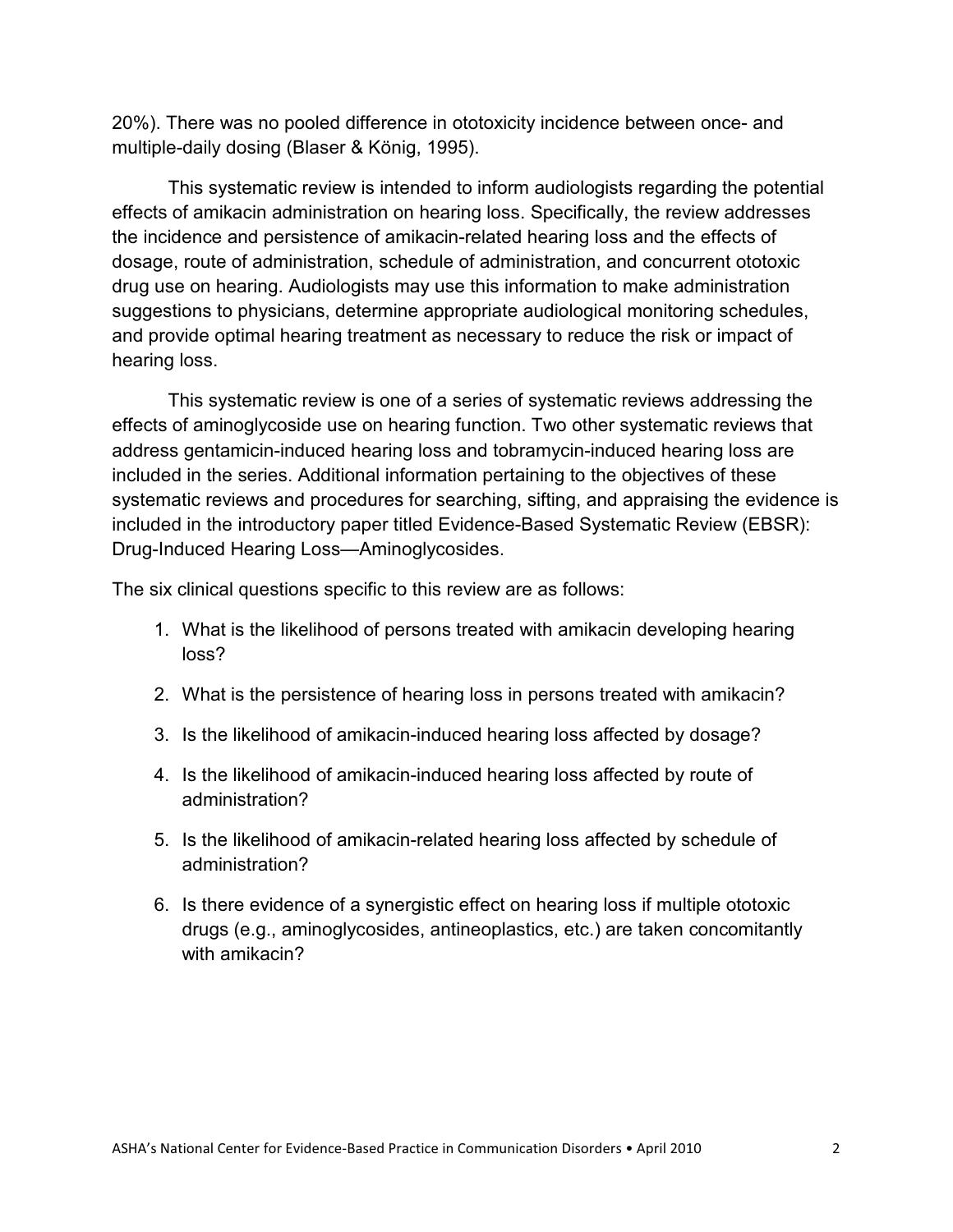## **Results**

Fifteen studies were identified for inclusion in this review. The studies provided data to address one or more of the clinical questions under review (see Table 1). The majority reported data on the incidence of hearing loss following amikacin treatment (Question 1). Several studies provided information to determine the incidence of hearing loss by amikacin dosage (Question 3), route of administration (Question 4), and schedule of administration (Question 5). Only three studies examined the persistence of hearing loss (Question 2), and two examined the synergistic effect on hearing of amikacin paired with other potentially ototoxic drugs (Question 6).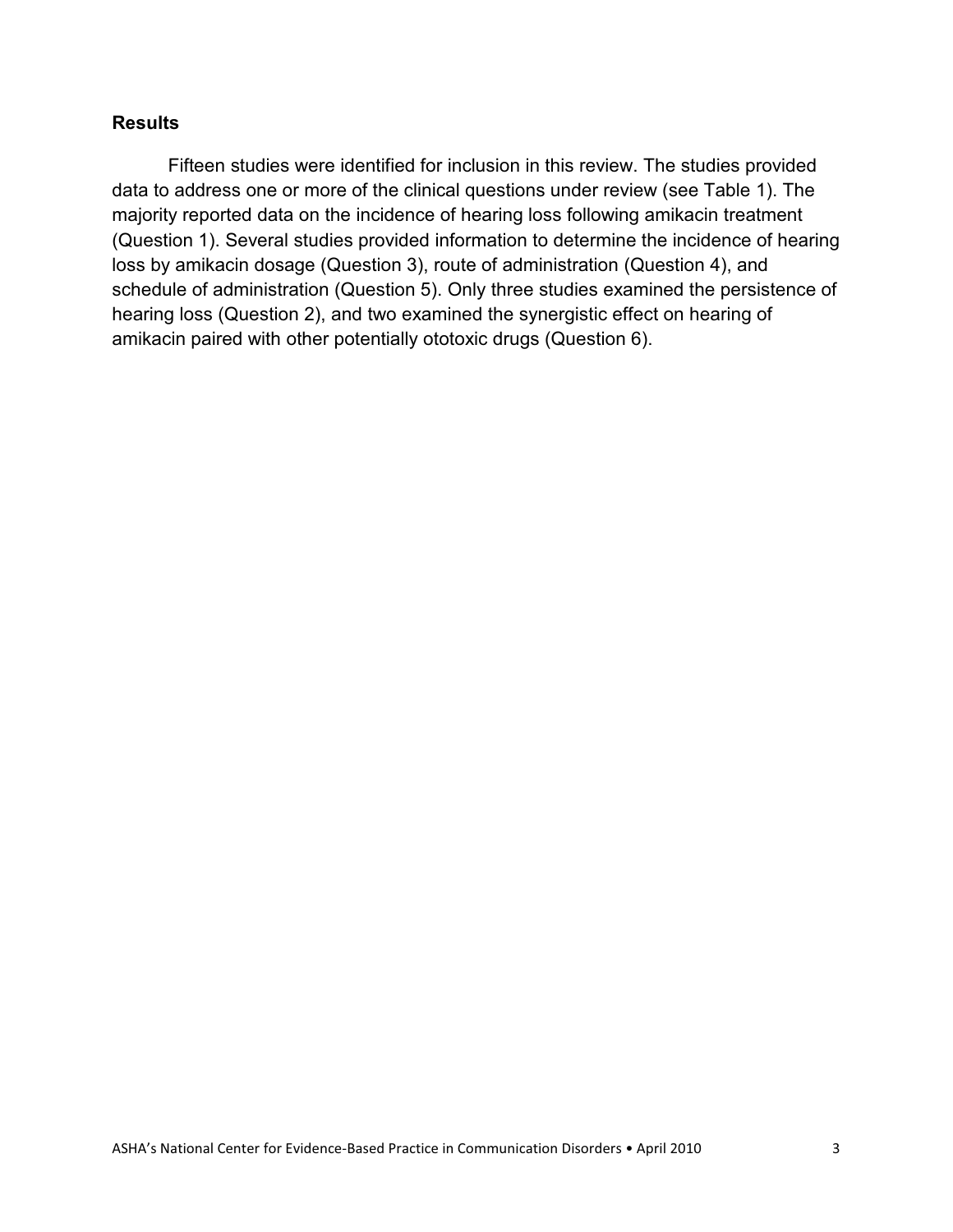| <b>Study</b>                                                                                | <b>Question 1</b>         | <b>Question 2</b>       | <b>Question 3</b>       | <b>Question 4</b>         | <b>Question 5</b>         | <b>Question 6</b> |
|---------------------------------------------------------------------------------------------|---------------------------|-------------------------|-------------------------|---------------------------|---------------------------|-------------------|
| Axdorph et al.,<br>1993                                                                     | $\overline{\mathsf{X}}$   | $\overline{\mathsf{X}}$ | $\overline{\mathsf{X}}$ |                           | $\overline{\mathsf{X}}$   | $\overline{X}$    |
| Blum,<br>1995                                                                               | $\pmb{\times}$            |                         | $\overline{\mathsf{X}}$ | $\pmb{\times}$            | $\overline{\mathsf{X}}$   |                   |
| The<br>International<br>Antimicrobial<br>Therapy<br>Cooperative<br>Group, 1993 <sup>a</sup> | $\mathsf X$               |                         | $\sf X$                 | $\mathsf X$               | $\mathsf X$               |                   |
| Charnas et al.,<br>1997                                                                     | X                         |                         | $\overline{\mathsf{X}}$ | $\pmb{\times}$            | $\overline{\mathsf{x}}$   |                   |
| de Jager & van<br>Altena, 2002                                                              | $\mathsf X$               |                         |                         | $\mathsf X$               |                           | $\mathsf X$       |
| Fausti et al.,<br>1999                                                                      | $\mathsf X$               |                         |                         |                           |                           |                   |
| Forsyth et al.,<br>1997                                                                     |                           | $\pmb{\mathsf{X}}$      | $\mathsf X$             | $\mathsf X$               | $\boldsymbol{\mathsf{X}}$ |                   |
| Giamarellou et<br>al., 1991                                                                 | $\pmb{\times}$            |                         | $\pmb{\mathsf{X}}$      | $\pmb{\times}$            | $\pmb{\times}$            |                   |
| Ibrahim et al.,<br>1990                                                                     | $\boldsymbol{\mathsf{X}}$ |                         | $\sf X$                 | X                         | $\mathsf X$               |                   |
| Kotze et al.,<br>1999                                                                       | $\pmb{\times}$            | $\overline{\mathsf{X}}$ | Χ                       | $\overline{\mathsf{X}}$   |                           |                   |
| Langhendries<br>et al., 1993                                                                |                           |                         | $\sf X$                 | $\mathsf X$               | $\mathsf X$               |                   |
| Maller et al.,<br>1991                                                                      | X                         |                         | X                       | X                         | X                         |                   |
| Peloquin et al.,<br>2004                                                                    | $\boldsymbol{\mathsf{X}}$ |                         | $\mathsf X$             | $\mathsf X$               | $\mathsf X$               |                   |
| Rodriguez-<br>Noriega et al.,<br>1995                                                       | $\overline{\mathsf{X}}$   |                         | $\overline{\mathsf{X}}$ |                           | $\pmb{\times}$            |                   |
| Viscoli et al.,<br>1991                                                                     | $\mathsf X$               |                         | $\mathsf X$             | $\boldsymbol{\mathsf{X}}$ | $\boldsymbol{\mathsf{X}}$ |                   |

**Table 1.** Included studies and corresponding clinical questions addressed.

<sup>a</sup>The full spellout of this group's name is The International Antimicrobial Therapy Cooperative Group of the European Organization for Research and Treatment of Cancer.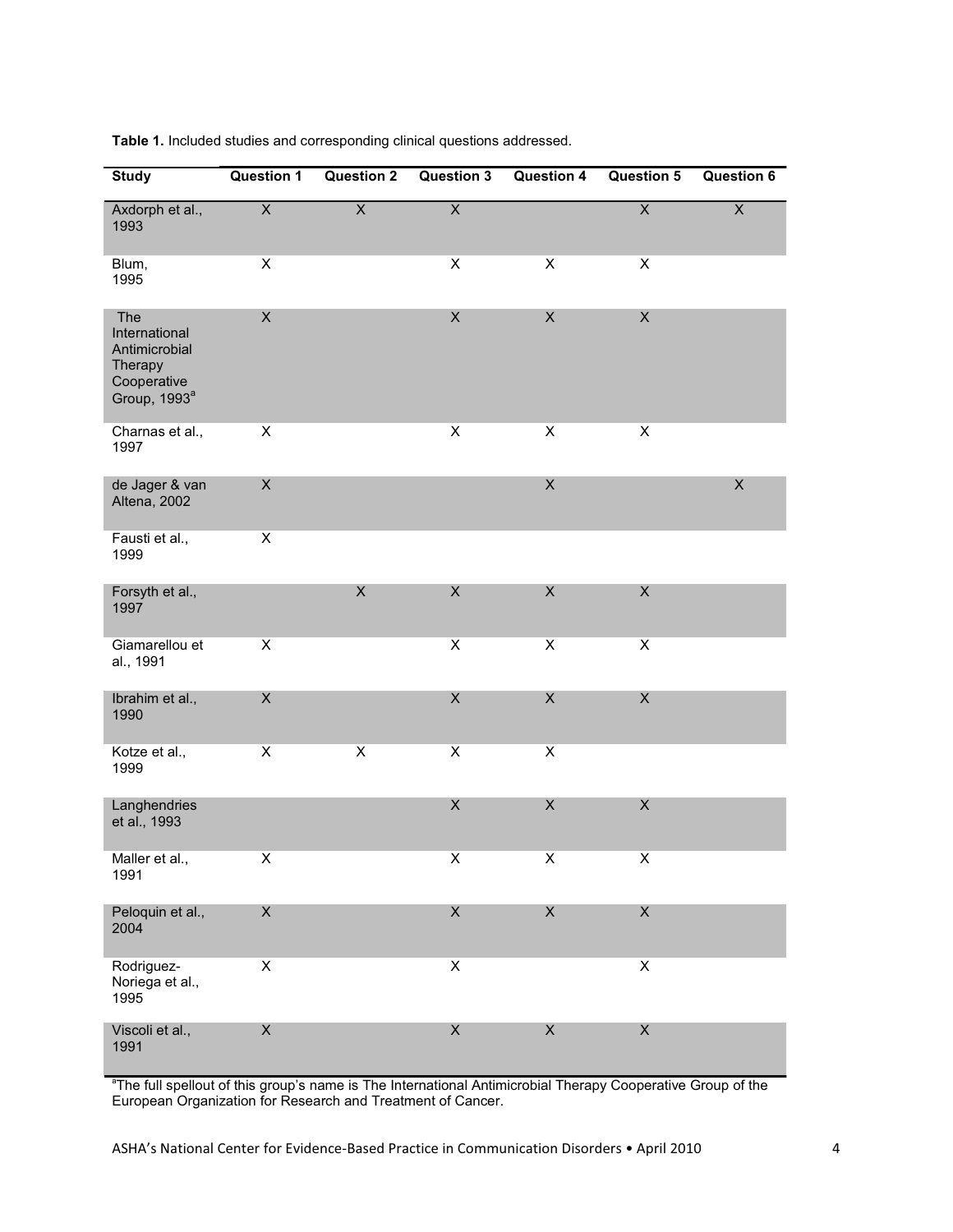#### *Study Quality and Participant Characteristics*

The methodological quality of the 11 controlled trials and four case series are reported in Table 2. The agreement between two independent quality raters was 90%. Quality appraisal scores ranged from two to six out of six possible areas. Half of the studies (53%) met at least four out of six quality markers. Only one study (Kotze, Bartel, & Sommers, 1999) met all quality appraisal points. The majority of studies (80%) fell short in the blinding of assessors. Additionally, many of the studies did not report hearing status pre-treatment, define hearing outcome measures used, or provide adequate follow-up of participants at post-treatment.

Table 2 provides the detailed characteristics of the 1,127 participants studied. (Fausti et al. [1999] is not included in these counts, as the incidence of hearing loss was reported by ear and not by participant.) Of these participants, the majority (58%) were treated with amikacin for bacterial infections, and 36% were cancer patients. Other medical diagnoses included pelvic inflammatory disease and tuberculosis. Medical diagnosis was not reported in two studies.

Of the 15 included studies, five examined the impact on hearing after amikacin treatment, specifically in the pediatric population (< 1 day to 17 years), and five did so in the adult population. The remaining studies included both children and adults.

Beyond age and gender (cumulative 57% male subjects, 43% female subjects), very little demographic, social, or cultural data were reported, making it difficult to assess the generalizability of these findings to diverse populations. One study (Blum, 1995) reported that 89% of subjects were White, but no other studies provided data on race or other social or cultural data. The studies themselves were conducted in a broad range of geographical settings. Three of the studies were conducted through multisite, multinational consortia; two studies had sites in Belgium, South Africa, Sweden, and the United States; and one study had sites in Greece, Holland, Italy, and Mexico.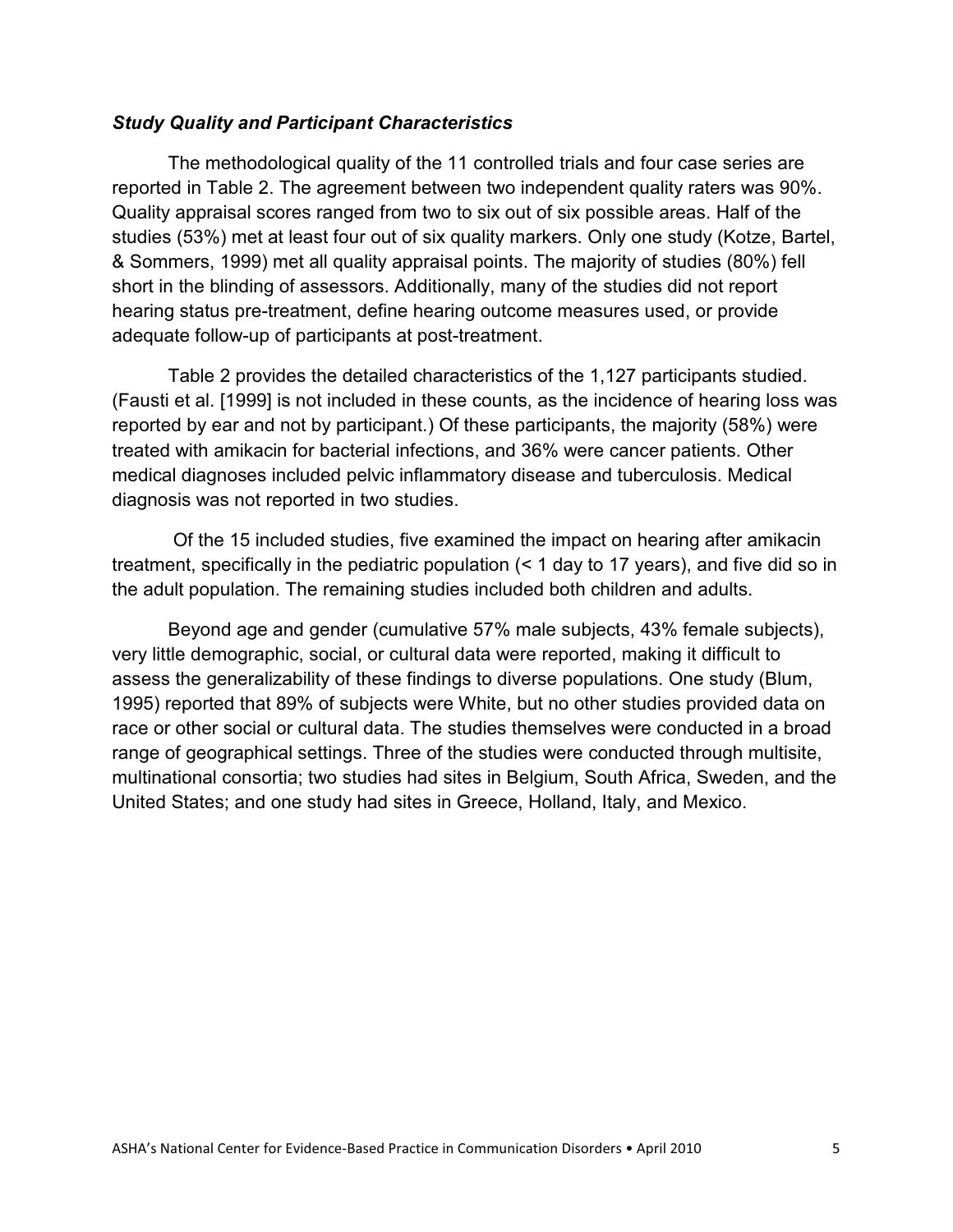| Quality<br>score                             | 4/6                     | 3/6                 | 4/6                                                                                         | 3/6                     | 2/6                                      | 3/6                    | 3/6                     | 4/6                         | 4/6                                                           | (continued) |
|----------------------------------------------|-------------------------|---------------------|---------------------------------------------------------------------------------------------|-------------------------|------------------------------------------|------------------------|-------------------------|-----------------------------|---------------------------------------------------------------|-------------|
| treatment<br>regime or<br>stratified<br>Same | $\succ$                 | ≻                   |                                                                                             | ≻                       | z                                        | Z                      |                         | ≻                           | ≻                                                             |             |
| Assessor<br>blinded                          | Z                       | Z                   | ≻                                                                                           | Z                       | z                                        | Z                      | ≻                       | Z                           | Z                                                             |             |
| measure(s)<br>Outcome<br>defined<br>clearly  |                         | ≻                   |                                                                                             | $\succ$                 | ≻                                        | ≻                      | z                       | ≻                           | ≻                                                             |             |
| follow up<br>$\frac{9}{608}$                 | ≻                       | z                   | Z                                                                                           | Z                       | Z                                        | ≻                      | z                       | ≻                           |                                                               |             |
| Pre-hearing<br>reported<br>status            | Z                       | Z                   | Z                                                                                           | Z                       | Z                                        | ≻                      | z                       | Z                           | Z                                                             |             |
| Sample<br>defined<br>clearly                 | ≻                       | ≻                   |                                                                                             | ≻                       | ≻                                        | Z                      |                         | ≻                           |                                                               |             |
| Mean age yrs<br>(range)                      | $(16 - 84)$<br>59       | 53                  | $(1 - 84)$<br>29                                                                            | 6 (median) (1- $17$ )   | $(10 - 83)$<br>38                        | $\frac{\alpha}{\beta}$ | $(51 - 12)$<br>$\infty$ | $(20 - 81)$<br>57           | $(7 - 43)$                                                    |             |
| diagnosis<br><b>Medical</b>                  | Cancer                  | Bacterial infection | Cancer                                                                                      | Cancer                  | Tuberculosis<br>(bacterial<br>infection) | $\frac{\alpha}{2}$     | Bacterial infection     | Bacterial infection         | inflammatory<br>(bacterial<br>infection)<br>disease<br>Pelvic |             |
| design<br>Study                              | series<br>Case          | Trial               | Trial                                                                                       | Trial                   | series<br>Case                           | series<br>Case         | Trial                   | Trial                       | Trial                                                         |             |
| Study                                        | Axdorph et al.,<br>1993 | Blum, 1995          | Group, 1993 <sup>ª</sup><br>Antimicrobial<br>Cooperative<br>International<br>Therapy<br>The | Charnas et al.,<br>1997 | de Jager & van<br>Altena, 2002           | Fausti et al.,<br>1999 | Forsyth et al.,<br>1997 | Giamarellou et<br>al., 1991 | Ibrahim et al.,<br>1990                                       |             |

Table 2 Methodological quality and patient characteristics of 15 included studies. **Table 2** Methodological quality and patient characteristics of 15 included studies.

ASHA's National Center for Evidence-Based Practice in Communication Disorders • April 2010 6 ASHA's National Center for Evidence-Based Practice in Communication Disorders . April 2010

 $\circ$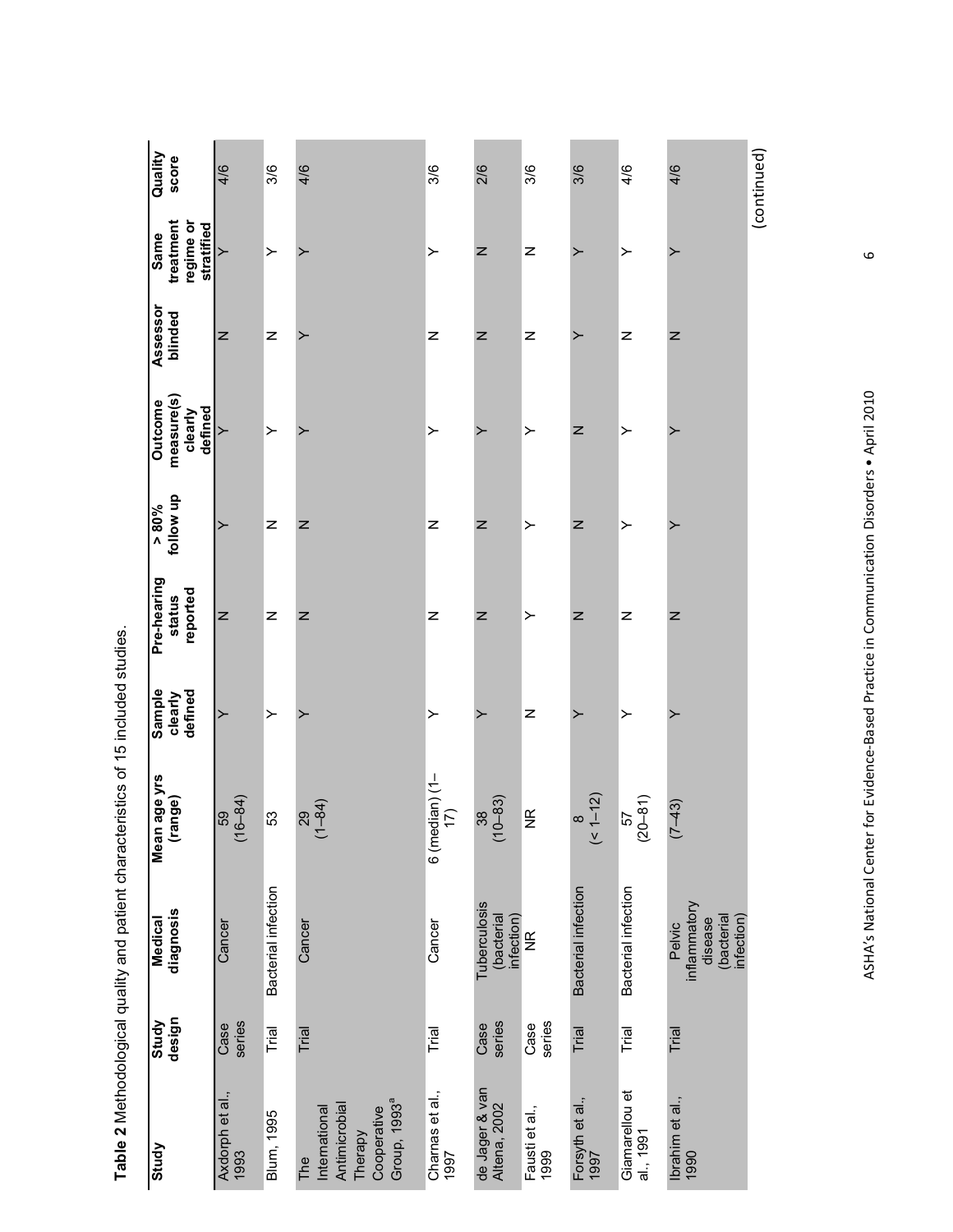| Table 2 (continued)                   |                 |                                                               |                        |                              |                                   |                       |                                                    |                     |                                              |                  |
|---------------------------------------|-----------------|---------------------------------------------------------------|------------------------|------------------------------|-----------------------------------|-----------------------|----------------------------------------------------|---------------------|----------------------------------------------|------------------|
| Study                                 | Study<br>design | Medical diagnosis                                             | range)<br>≋            | Sample<br>defined<br>clearly | Pre-hearing<br>reported<br>status | follow up<br>$> 80\%$ | measure(s)<br><b>Outcome</b><br>defined<br>clearly | Assessor<br>blinded | treatment<br>regime or<br>stratified<br>Same | Quality<br>score |
| Kotze et al.,<br>1999                 | Trial           | Bacterial infection                                           | ั<br>v                 | >                            |                                   |                       | ≻                                                  |                     | ≻                                            | 6/6              |
| Langhendries<br>et al., 1993          | Trial           | $\frac{\alpha}{2}$                                            | $\frac{1}{\sqrt{2}}$   | ≻                            | z                                 | ≻                     | ≻                                                  | z                   | ≻                                            | 4/6              |
| Maller et al.,<br>1991                | Trial           | <b>Bacterial infection</b>                                    | 64                     | ≻                            | ≻                                 | Z                     | ≻                                                  | Z                   | Z                                            | 3/6              |
| Peloquin et al.,<br>2004              | Trial           | Bacterial infection                                           | (5/–75)<br>50          | ≻                            | ≻                                 | ≻                     | ≻                                                  | z                   | ≻                                            | 5/6              |
| Noriega et al.,<br>Rodriguez-<br>1995 | Trial           | Bacterial infection                                           | $(18 - 87)$            | ≻                            | Z                                 | Z                     | ≻                                                  | Z                   | ≻                                            | 3/6              |
| Viscoli et al.,<br>1991               | series<br>Case  | Cancer                                                        | 3 (Med.)<br>$(2 - 13)$ | ≻                            | ≻                                 | Z                     | ≻                                                  | z                   | ≻                                            | 4/6              |
|                                       |                 | Note. M = mean age in vears: Med. = median: NR = not reported |                        |                              |                                   |                       |                                                    |                     |                                              |                  |

Note. M = mean age in years; Med. = median; NR = not reported. Ļ  $\zeta$ ָטֶ

aThe full spellout of this group's name is The International Antimicrobial Therapy Cooperative Group of the European Organization for Research and Treatment of <sup>a</sup>The full spellout of this group's name is The International Antimicrobial Therapy Cooperative Group of the European Organization for Research and Treatment of<br>Cancer.

ASHA's National Center for Evidence-Based Practice in Communication Disorders • April 2010 7 ASHA's National Center for Evidence-Based Practice in Communication Disorders . April 2010

 $\overline{a}$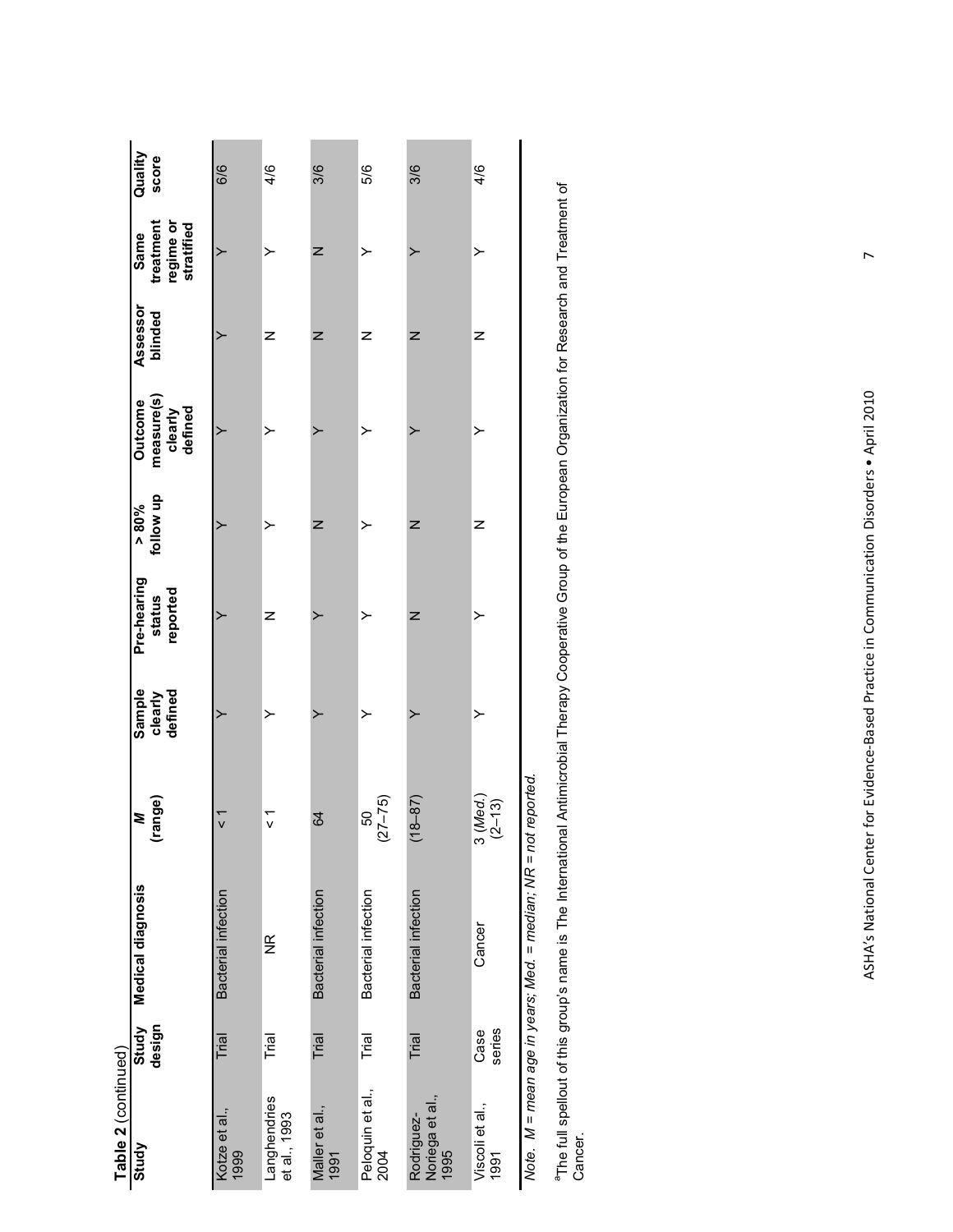## *Clinical Question 1: What Is the Likelihood of Persons Treated With Amikacin Developing Hearing Loss?*

All but two studies (Forsyth, Botha, & Hadley, 1997; Langhendries et al., 1993) provided data to address the likelihood of hearing loss after amikacin treatment (see Table 3). Incidence of hearing loss reported ranged from 0% to 55%. One study, Fausti et al. (1999), reported hearing loss by ear with an incidence of 33%. Objective hearing instrumentation included pure-tone audiometry (PTA) and brainstem auditory-evoked potentials (BAEP). One study (Axdorph et al., 1993) also assessed hearing using patient self-report. Criteria used in determining presence or absence of hearing loss varied across studies.

Previous studies have indicated that drug-induced hearing loss is more frequently observed at high frequencies (Munckhof, Grayson, & Turnidge, 1996). Two studies (Fausti, et al., 1999; Ibrahim et al., 1990) included in this review tested for highfrequency (> 8 kHz) hearing loss. Ibrahim et al. (1990) found that the majority of individuals exhibiting hearing loss (70%) did so in the high-frequency range (10–18 kHz). Fausti et al. (1999) reported a total incidence of 33% by ear for individuals treated with amikacin. Unfortunately, Fausti et al. did not present drug-specific hearing loss data by frequency, and incidence of high-frequency hearing loss is not known. Axdorph et al. (1993) did not complete high-frequency testing; however, they did separate the results of patients with higher frequency loss (3–8 kHz) within the standard frequencies (0.25–8 kHz). Results of Axdorph et al. (1993) indicate that the majority (70%) of individuals with hearing loss experienced hearing loss above 3 kHz.

| <b>Study</b>                                                                                | <b>Assessment instrument</b> |         |                 | <b>HL</b> criteria                                                               | % HL post-treatment                   |
|---------------------------------------------------------------------------------------------|------------------------------|---------|-----------------|----------------------------------------------------------------------------------|---------------------------------------|
|                                                                                             | <b>Subjective</b>            |         | <b>PTA BAEP</b> | (dB loss post-<br>treatment)                                                     |                                       |
| Axdorph et al.,<br>1993                                                                     | $\mathsf{X}$                 | X       |                 | patient self-report<br>$\geq$ 15 dB 1 freq/1 ear or<br>$\geq$ 10 dB 3 freq/1 ear | 13% (5/39)(subj.)<br>51% (20/39)(PTA) |
| Blum,<br>1995                                                                               |                              | X       |                 | $\geq$ 20 dB 2 freq                                                              | 3% (9/349)                            |
| The<br>International<br>Antimicrobial<br>Therapy<br>Cooperative<br>Group, 1993 <sup>ª</sup> |                              | $\sf X$ |                 | $\geq$ 20 dB 1 freq/1 ear                                                        | 8% (11/144)                           |
| Charnas et al.,<br>1997                                                                     |                              | X       |                 | $\geq$ 20 dB 1 freq                                                              | 1% (3/213)                            |

#### **Table 3.**

*Studies addressing incidence of hearing loss post amikacin treatment (question 1).*

(continued)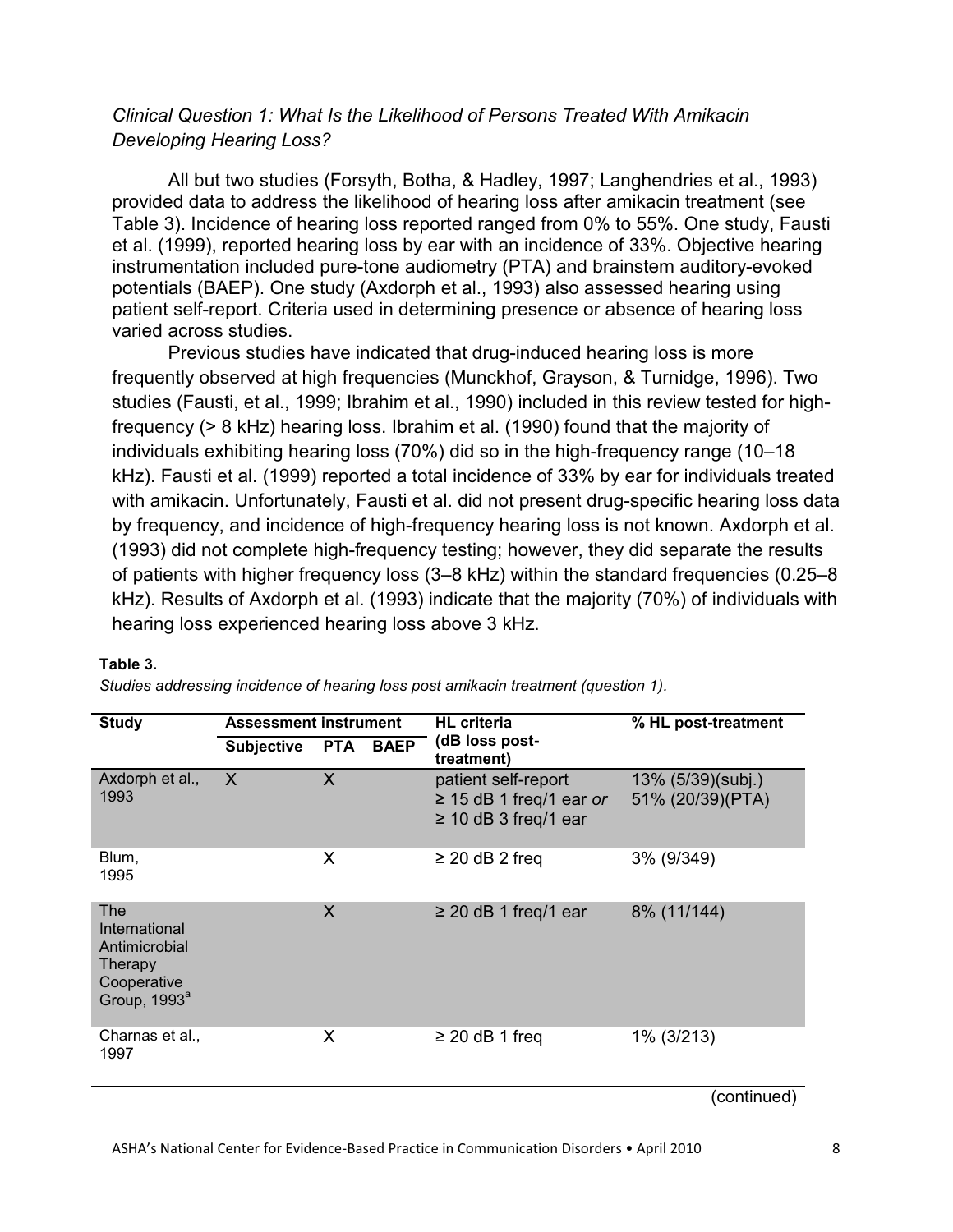| <b>Table 3 (continued)</b>            | <b>Assessment instrument</b> |                           | <b>HL</b> criteria                                                          |                      |
|---------------------------------------|------------------------------|---------------------------|-----------------------------------------------------------------------------|----------------------|
| <b>Study</b>                          | <b>Subjective</b>            | <b>PTA</b><br><b>BAEP</b> | (dB loss post-<br>treatment)                                                | % HL post-treatment  |
| de Jager & van<br>Altena,<br>2002     |                              | $\overline{\mathsf{X}}$   | $\geq$ 15 dB 2 freq or<br>$\geq$ 20 dB 1 freq                               | 13% (1/8)            |
| Fausti et al.,<br>1999                |                              | X                         | $\geq$ 20 dB 1 freq or<br>$\geq$ 10 dB 2 freq or<br>Loss of response 3 freq | 33% (13/39) (by ear) |
| Giamarellou et<br>al., 1991           |                              | $\sf X$                   | $\geq$ 15 dB 2 freq                                                         | $3\% (2/60)$         |
| Ibrahim et al.,<br>1990               |                              | X                         | $\geq$ 15 dB 1 freq/1 ear                                                   | 25% (10/40)          |
| Kotze et al.,<br>1999                 |                              | $\sf X$                   | Peak $V \geq 57$ dB peSPL<br>at stimulation rate of 50<br>clicks            | 0% (0/32)            |
| Maller et al.,<br>1991                |                              | X                         | $\geq$ 15 dB 2 freq                                                         | 1% (1/105)           |
| Peloquin et<br>al., 2004              |                              | $\sf X$                   | $\geq$ 20 dB 1 freq/1 ear                                                   | 55% (12/22)          |
| Rodriguez-<br>Noriega et al.,<br>1995 |                              | X                         | $\geq$ 20 dB 2 freq/1 ear                                                   | 0% (0/43)            |
| Viscoli et al.,<br>1991               |                              | X                         | $\geq$ 20 dB 1 freq/1 ear                                                   | 10% (1/10)           |

*Note. PTA = pure-tone audiometry; BAEP = brainstem auditory-evoked potentials; dB = decibel; peSPL= peak equivalent sound pressure level; freq = frequency; subj. = subject; freq = frequency.*

<sup>a</sup>The full spellout of this group's name is The International Antimicrobial Therapy Cooperative Group of the European Organization for Research and Treatment of Cancer.

Because of the heterogeneity of the included studies, particularly differences in hearing loss criteria used across studies, a reliable calculation of the pooled incidence of hearing loss could not be completed. In addition, factors such as medical diagnosis, age, methodological quality, and study design contribute to the variability among the included studies. Given this, the results of this question are further stratified in order to note trends among these factors. Because Fausti et al. (1999) analyzed results by ear rather than by individual, their results are not included in these analyses.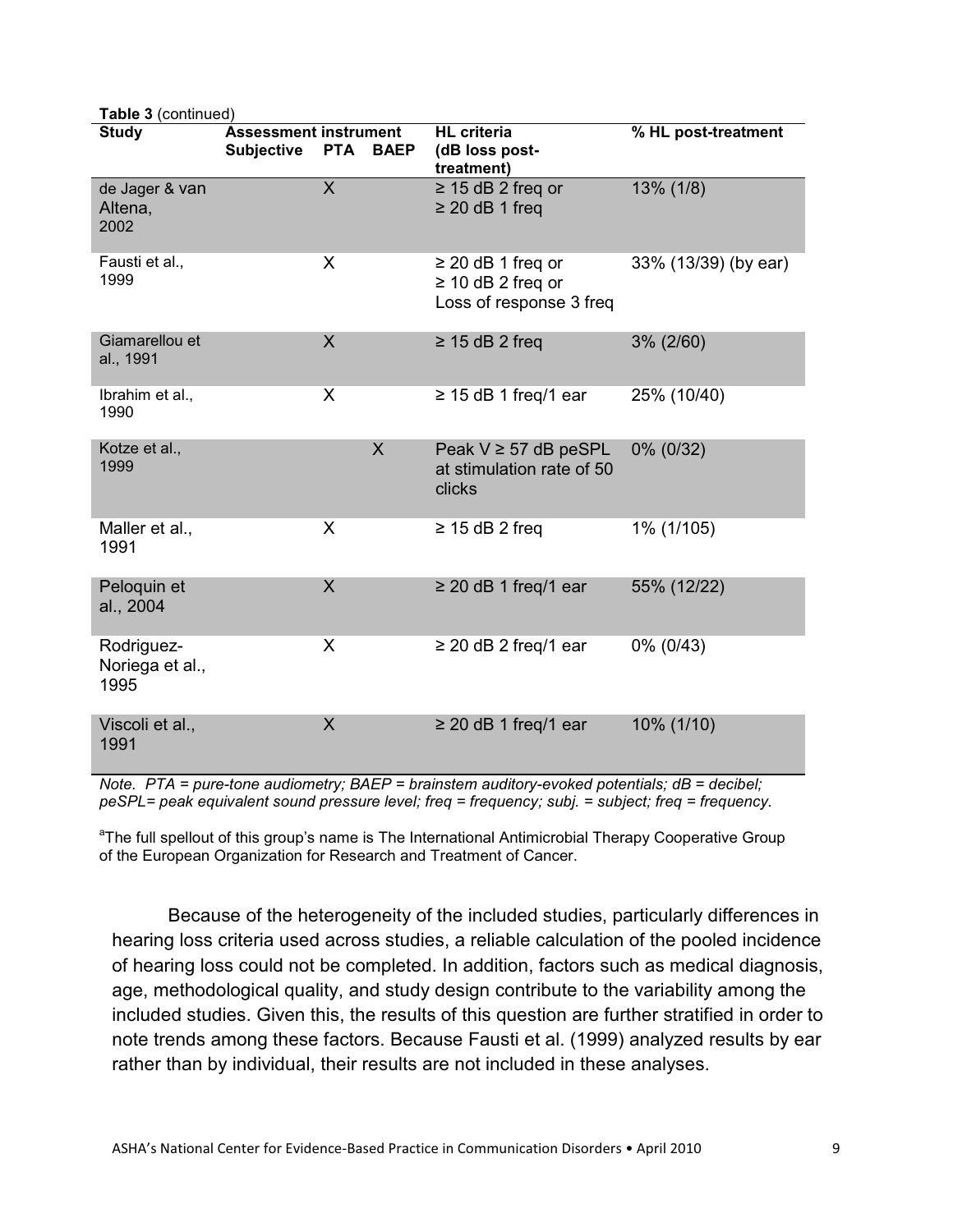#### *Hearing loss criteria*

The specificity of the criteria used to define hearing loss in the studies varied from a low of 10 dB to a high of 20 dB. In addition, some criteria required hearing loss at only one frequency, whereas others required two or even three adjacent frequencies. The Rodriguez-Noriega et al. (1995) and Blum (1995) studies utilized the most specific criteria, a loss of at least 20 dB in at least two adjacent frequencies. These studies with specific criteria reported incidences of 0% and 3%. At the other end of the spectrum, the Axdorph et al. (1993) and Ibrahim et al. (1990) studies used the most sensitive criteria, setting the threshold lower and requiring losses at only a single frequency. Those two studies reported much higher incidence, ranging from 25% to 51%.

A trend was apparent in the selection of which criteria to use. In the six studies published prior to 1995, only two of the six utilized the criterion of at least a 20-dB hearing loss. In studies published in 1995 or later, all six set the threshold of at least 20 dB.

## *Medical diagnosis*

As noted in Table 2, four of the studies involved cancer patients, and eight included patients with bacterial infections. The four cancer studies reported incidence ranging from 1% to 51%. The eight infectious disease studies reported incidence of hearing loss ranging from 0% to 55%.

## *Age*

Three studies included only children, whereas five were limited to adults. The pediatric studies (Charnas, Luthi, & Ruch, 1997; Kotze, Bartel, & Sommers, 1999; Viscoli et al., 1991) reported incidence ranging from 0% to 10%. The adult studies (Blum, 1995; Giamarellou et al., 1991; Maller, Ahrne, Eilard, Eriksson, & Lausen, 1991; Peloquin et al., 2004; Rodriguez-Noriega et al., 1995) reported incidence ranging from 0% to 55%.

## *Study design*

As reported in Table 2, nine of the studies were controlled trials, and the remaining three were case series. Incidence reported from the trials ranged from 0% to 55%. Incidence from the case series ranged from 10% to 51%.

## *Methodological quality*

Incidence reported from the seven studies that were scored as a four or higher out of the six quality criteria ranged from 0% to 55%. In studies scored as a three or lower, the incidence ranged from 0% to 13%.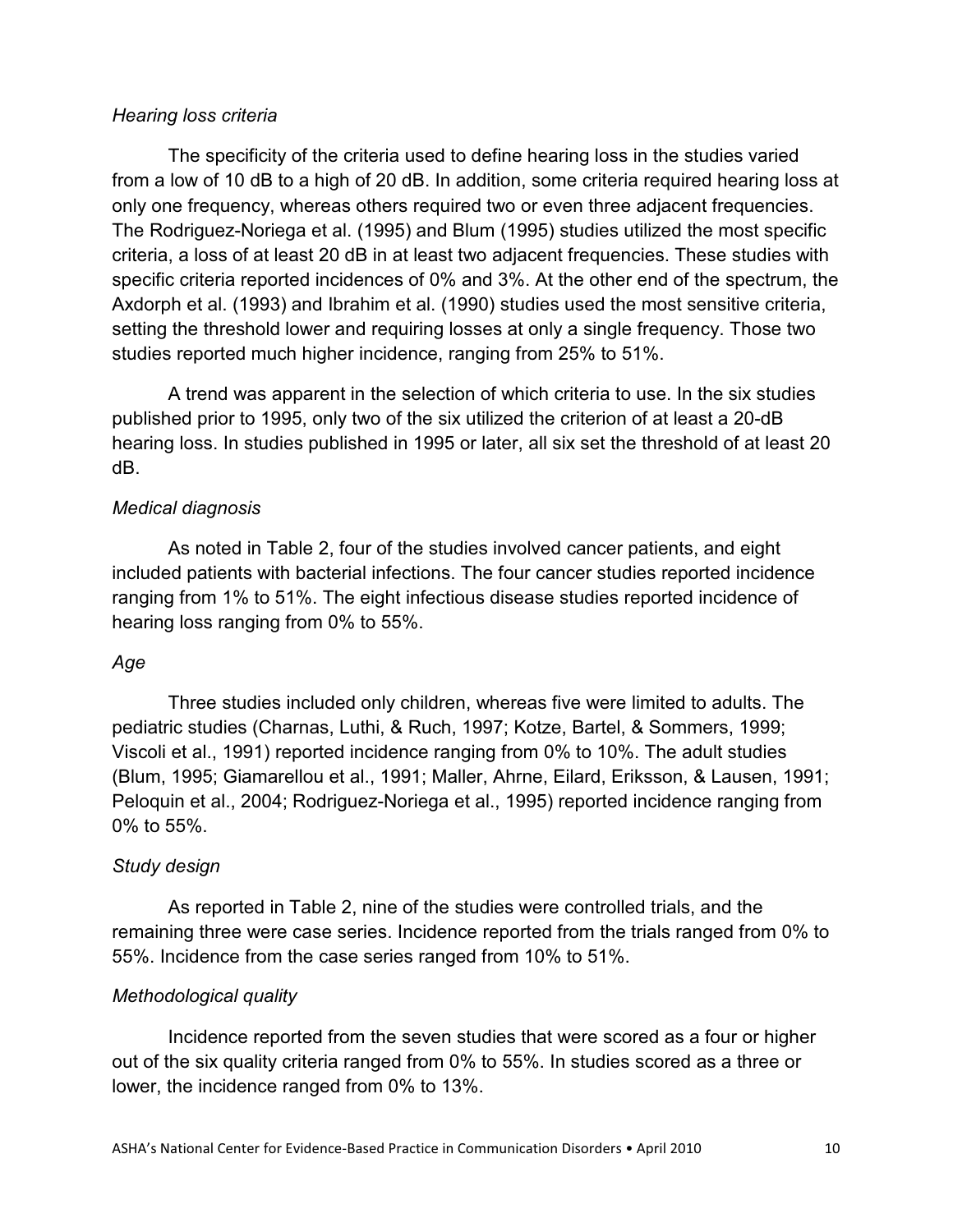## *Clinical Question 2: What Is the Persistence of Hearing Loss in Persons Treated With Amikacin?*

Only three studies (Axdorph et al., 1993; Forsyth et al., 1997; Kotze et al., 1999) provided data to address persistence of hearing loss in persons treated with amikacin. Axdorph et al. (1993) reported follow up hearing outcomes on 20% of the participants with identified hearing loss. Three of the four participants (75%) demonstrated continued hearing loss at two month follow up. Forsyth et al. (1997) reported follow up on 13 of 14 individuals with identified hearing loss. Although the authors reported 69% (9/13) with persistent hearing loss, length of follow was not reported. Kotze et al. (1999) was the only study to examine the long term incidence of hearing loss in participants regardless of hearing status post amikacin treatment. While no participant experienced a loss of hearing immediately post-treatment, 4% (1/26) developed hearing loss on subsequent pure tone audiometry. However, time of follow- up was not reported.

# *Clinical Question 3: Is the Likelihood of Amikacin-Induced Hearing Loss Affected by Dosage?*

Thirteen studies provided data to address the effect of amikacin dosage on hearing loss. Tables 4 and 5 report incidence of hearing loss by daily dosage (mg/kg of body weight per day). Incidence of hearing loss in participants who received 14– 15mg/kg a day of amikacin ranged from 0% to 64%, and for those who received 20mg/kg a day ranged from 3% to 10% post-treatment.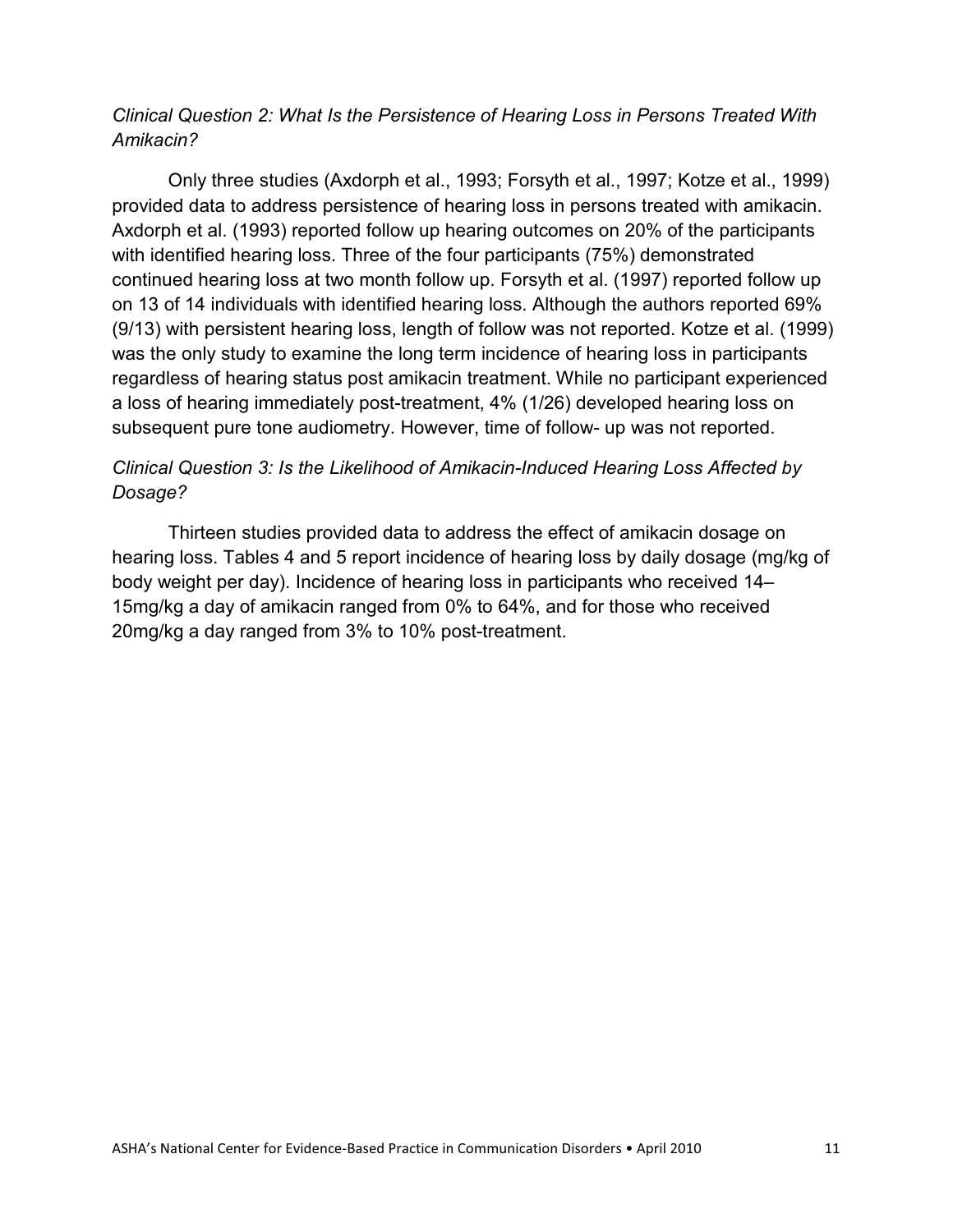| Table 4. Incidence of HL by dosage: |  |
|-------------------------------------|--|
| 14-15mg/kg of body weight/day.      |  |

**Table 5.** *Incidence of HL by dosage: 20mg/kg of body weight/day.*

| <b>Study</b>                          | N     | %HL      | <b>Study</b>                                                                                                                           | N      | $%$ HL |
|---------------------------------------|-------|----------|----------------------------------------------------------------------------------------------------------------------------------------|--------|--------|
| Axdorph et al.,<br>1993               | 14/39 | 51       | The International<br>Antimicrobial Therapy<br>Cooperative Group,<br>1993 <sup>a</sup>                                                  | 11/144 | 8      |
| Blum, 1995                            | 9/349 | 3        | Charnas et al.,<br>1997                                                                                                                | 3/113  | 3      |
| Forsyth et al.,<br>1997               | 14/40 | 35       | Viscoli et al., 1991                                                                                                                   | 1/10   | 10     |
| Giamarellou et<br>al., 1991           | 2/60  | 3        | <sup>a</sup> The full spellout of this group's name is<br>The International Antimicrobial Therapy<br>Cooperative Group of the European |        |        |
| Ibrahim et al.,<br>1990               | 10/40 | 25       | Organization for Research and Treatment<br>of Cancer.                                                                                  |        |        |
| Kotze et al.,<br>1999                 | 0/32  | $\Omega$ |                                                                                                                                        |        |        |
| Langhendries<br>et al., 1993          | 0/22  | $\Omega$ |                                                                                                                                        |        |        |
| Maller et al.,<br>1991                | 1/105 | 1        |                                                                                                                                        |        |        |
| Peloquin et al.,<br>2004              | 7/11  | 64       |                                                                                                                                        |        |        |
| Rodriguez-<br>Noriega et al.,<br>1995 | 0/43  | 0        |                                                                                                                                        |        |        |

ASHA's National Center for Evidence-Based Practice in Communication Disorders • April 2010 12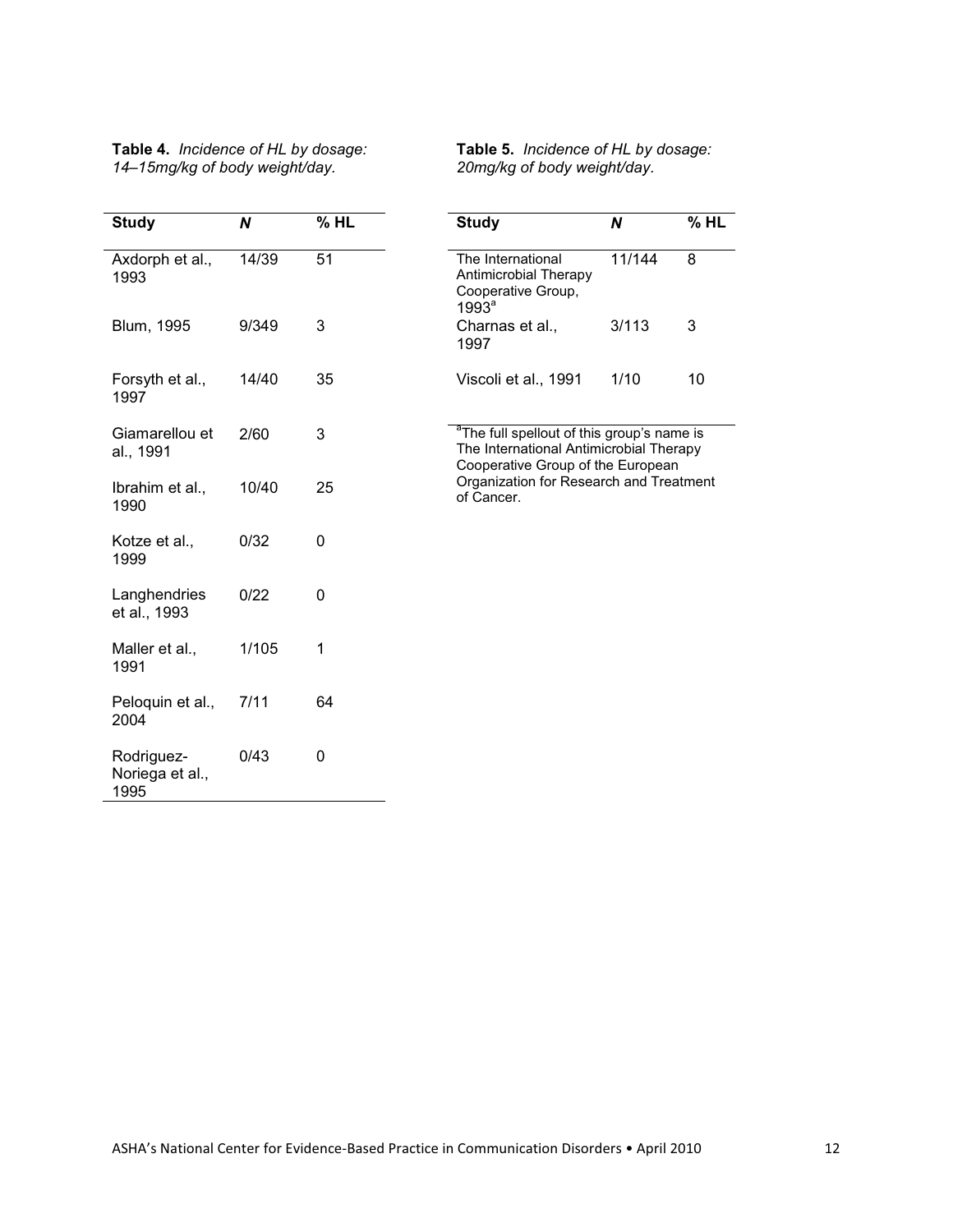# *Clinical Question 4: Is the Likelihood of Amikacin-Induced Hearing Loss Affected by Route of Administration?*

No comparative studies examined incidence of hearing loss by route of administration such as topical, oral, or intravenous (IV) therapy. Of the 13 studies that reported administration route, all provided amikacin via IV, with one study (Rodriguez-Noriega et al.,1995) also utilizing intramuscular (IM) administration. However, findings from this study were not separated by route of administration (IV vs. IM). Therefore, no conclusions could be drawn.

# *Clinical Question 5: Is the Likelihood of Amikacin-Related Hearing Loss Affected by Administration Schedule?*

Twelve studies provided information to address the effect of administration schedule on the likelihood of amikacin-induced–related hearing loss (see Table 6). Eight studies examined once-daily administration of amikacin. The percentage of hearing loss post amikacin treatment for this group ranged from 0% to 20%. Eight studies provided amikacin treatment twice daily. The incidence of hearing loss for this group ranged from 0% to 55%. Two studies examined the effects of three times–daily administration. One study (The International Antimicrobial Therapy Cooperative Group ,1993) reported an incidence of 7%, whereas the other (Charnas et al., 1997) reported an incidence of 1%.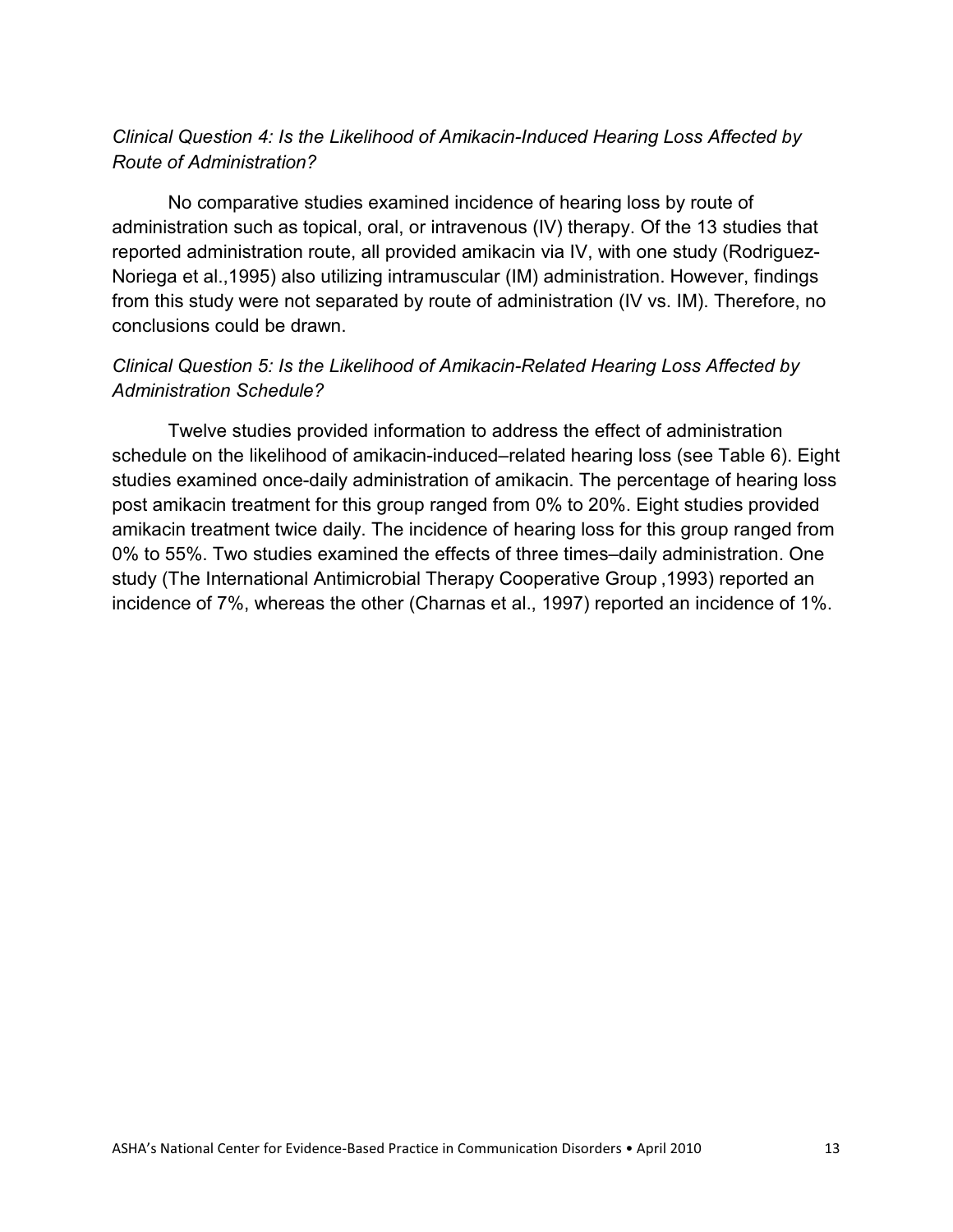| <b>Study</b>                                                                              | mg/kg<br>per body weight | N     | % HL<br>post-treatment |  |  |
|-------------------------------------------------------------------------------------------|--------------------------|-------|------------------------|--|--|
| Studies with weekly administration                                                        |                          |       |                        |  |  |
| Peloquin et al., 2004                                                                     | 25 mg/kg-3×/wk           | 5/11  | 45%                    |  |  |
| Peloquin et al., 2004                                                                     | 15 mg/kg-5×/wk           | 7/11  | 64%                    |  |  |
| Studies with once-daily administration                                                    |                          |       |                        |  |  |
| The International<br>Antimicrobial Therapy<br>Cooperative Group, 1993 <sup>a</sup>        | 20                       | 6/70  | 9%                     |  |  |
| Charnas et al., 1997                                                                      | 20                       | 2/109 | 2%                     |  |  |
| Forsyth et al., 1997                                                                      | 15                       | 3/20  | 15%                    |  |  |
| Giamarellou et al., 1991                                                                  | 15                       | 1/30  | 3%                     |  |  |
| Ibrahim et al., 1990                                                                      | 14                       | 4/20  | 20%                    |  |  |
| Langhendries et al., 1993                                                                 | 15                       | 0/10  | 0%                     |  |  |
| Maller et al., 1991                                                                       | 15                       | 1/54  | 2%                     |  |  |
| Viscoli et al., 1991                                                                      | 20                       | 1/10  | 10%                    |  |  |
| Studies with twice-daily administration                                                   |                          |       |                        |  |  |
| Axdorph et al., 1993                                                                      | 7.5                      | 20/39 | 51%                    |  |  |
| Blum, 1995                                                                                | 7.5                      | 9/349 | 3%                     |  |  |
| Rodriguez-Noriega et al.,<br>1995                                                         | 7.5                      | 0/43  | 0%                     |  |  |
| Forsyth et al., 1997                                                                      | 7.5                      | 11/20 | 55%                    |  |  |
| Giamarellou et al., 1991                                                                  | 7.5                      | 1/30  | 3%                     |  |  |
| Ibrahim et al., 1990                                                                      | 7                        | 6/20  | 30%                    |  |  |
| Langhendries et al., 1993                                                                 | 7.5                      | 0/12  | 0%                     |  |  |
| Maller et al., 1991                                                                       | 7.5                      | 0/51  | 0%                     |  |  |
| Studies with three times-daily administration                                             |                          |       |                        |  |  |
| The International<br><b>Antimicrobial Therapy</b><br>Cooperative Group, 1993 <sup>a</sup> | 6.5                      | 5/74  | 7%                     |  |  |
| Charnas et al., 1997                                                                      | 6.5                      | 1/104 | $1\%$                  |  |  |

**Table 6.** *Incidence of amikacin-induced hearing loss (HL) by schedule.*

<sup>a</sup>The full spellout of this group's name is The International Antimicrobial Therapy Cooperative Group of the European Organization for Research and Treatment of Cancer.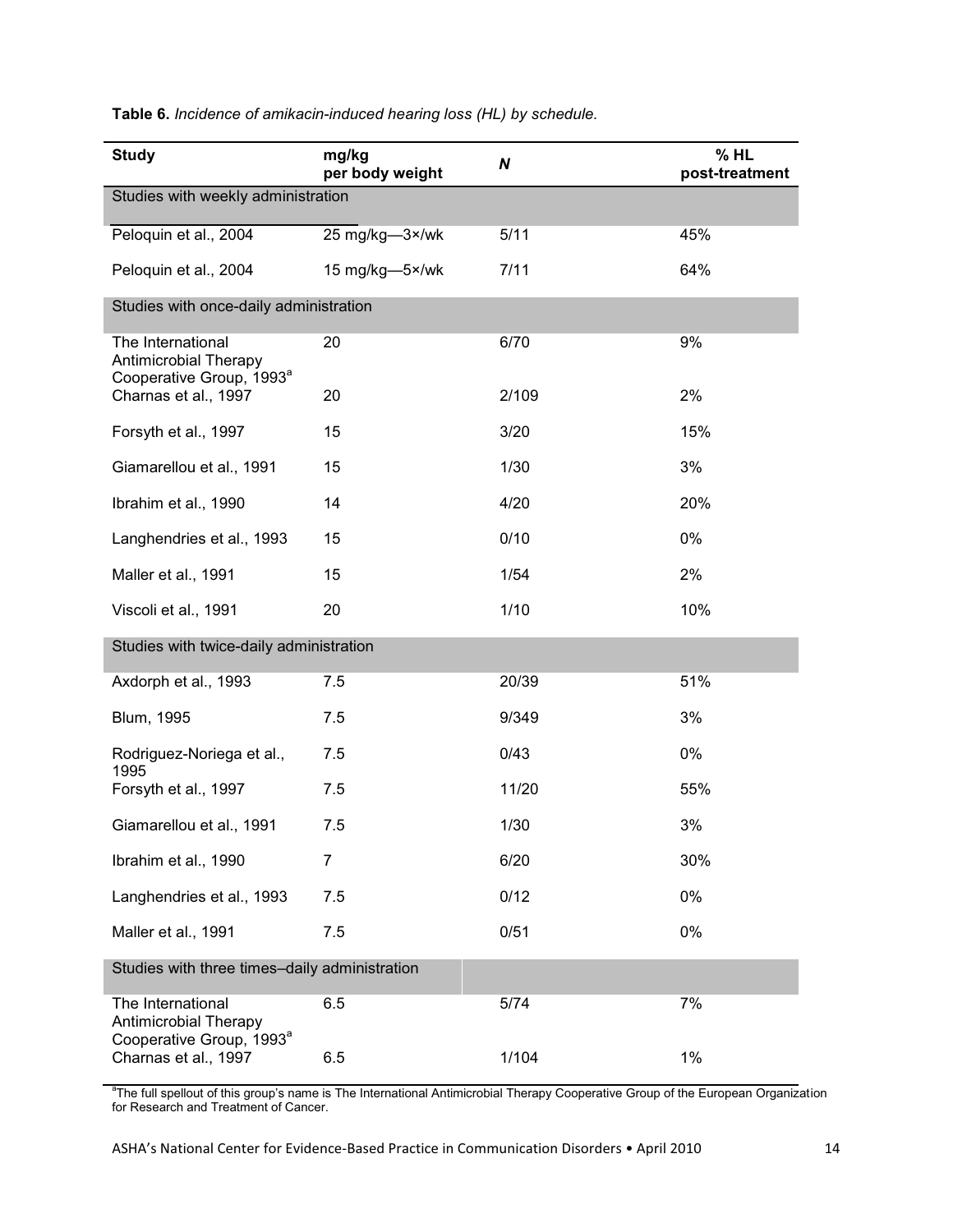Eight of the included studies explored a direct comparison of two amikacin treatment schedules (see Table 7). Seven of the eight studies found no statistically significant differences between groups, whereas one study (Forsyth et al., 1997) reported a statistically significant increase ( $p = .02$ ) in hearing loss with twice-daily, as compared with once-daily, administration (0.25 kHz and 6 kHz, respectively). Forsyth et al. (1997) noted that limitations of the study, including a lack of data on baseline hearing status and challenges in assessing young children because of shortened attention spans, may have impacted the results. Also, the lack of statistically significant differences at high frequencies (6–8 kHz) lead the study authors to question if the hearing effects are actually drug-induced (as most drug-induced hearing losses occur in the high frequencies; Forsyth et al., 1997, p. 258).

|                                                                                              |                 |                 | Doses per week |                |               |                                                                                                      |
|----------------------------------------------------------------------------------------------|-----------------|-----------------|----------------|----------------|---------------|------------------------------------------------------------------------------------------------------|
| <b>Study</b>                                                                                 | <b>OD</b>       | <b>BD</b>       | TD             | $3 \times$ /wk | 5×/wk         | $p$ (significance)                                                                                   |
| The International<br><b>Antimicrobial Therapy</b><br>Cooperative Group,<br>1993 <sup>a</sup> | 9%<br>(6/70)    |                 | 7%<br>(5/74)   |                |               | $p = .76$                                                                                            |
| Charnas et al.,<br>1997                                                                      | 2%<br>(2/109)   |                 | 1%<br>(1/104)  |                |               | $p = 1.0$                                                                                            |
| Forsyth et al.,<br>1997                                                                      | 15%<br>(3/20)   | 55%<br>(11/20)  |                |                |               | $p = .02*$                                                                                           |
| Giamarellou et al.,<br>1991                                                                  | 3%<br>(1/30)    | 3%<br>(1/30)    |                |                |               | $p = 1.0$                                                                                            |
| Ibrahim et al.,<br>1990                                                                      | 20%<br>(4/20)   | 30%<br>(6/20)   |                |                |               | $p = .72$                                                                                            |
| Langhendries et al.,<br>1993                                                                 | $0\%$<br>(0/10) | 0%<br>(0/12)    |                |                |               | $p = 1.0$                                                                                            |
| Maller et al.,<br>1991                                                                       | 2%<br>(1/54)    | $0\%$<br>(0/51) |                |                |               | $p = 1.0$                                                                                            |
| Peloquin et al.,<br>2004                                                                     |                 |                 |                | 45%<br>(5/11)  | 64%<br>(7/11) | $p = .67$                                                                                            |
|                                                                                              |                 |                 |                |                |               | Note. OD =once daily; $BD =$ twice daily; $TD =$ three times daily; $* =$ statistically significant. |

**Table 7.** *Studies comparing amikicin schedules and hearing loss.*

*Note.* OD =once daily; BD = twice daily; TD = three times daily; \* = statistically significant.

<sup>a</sup>The full spellout of this group's name is The International Antimicrobial Therapy Cooperative Group of the European Organization for Research and Treatment of Cancer.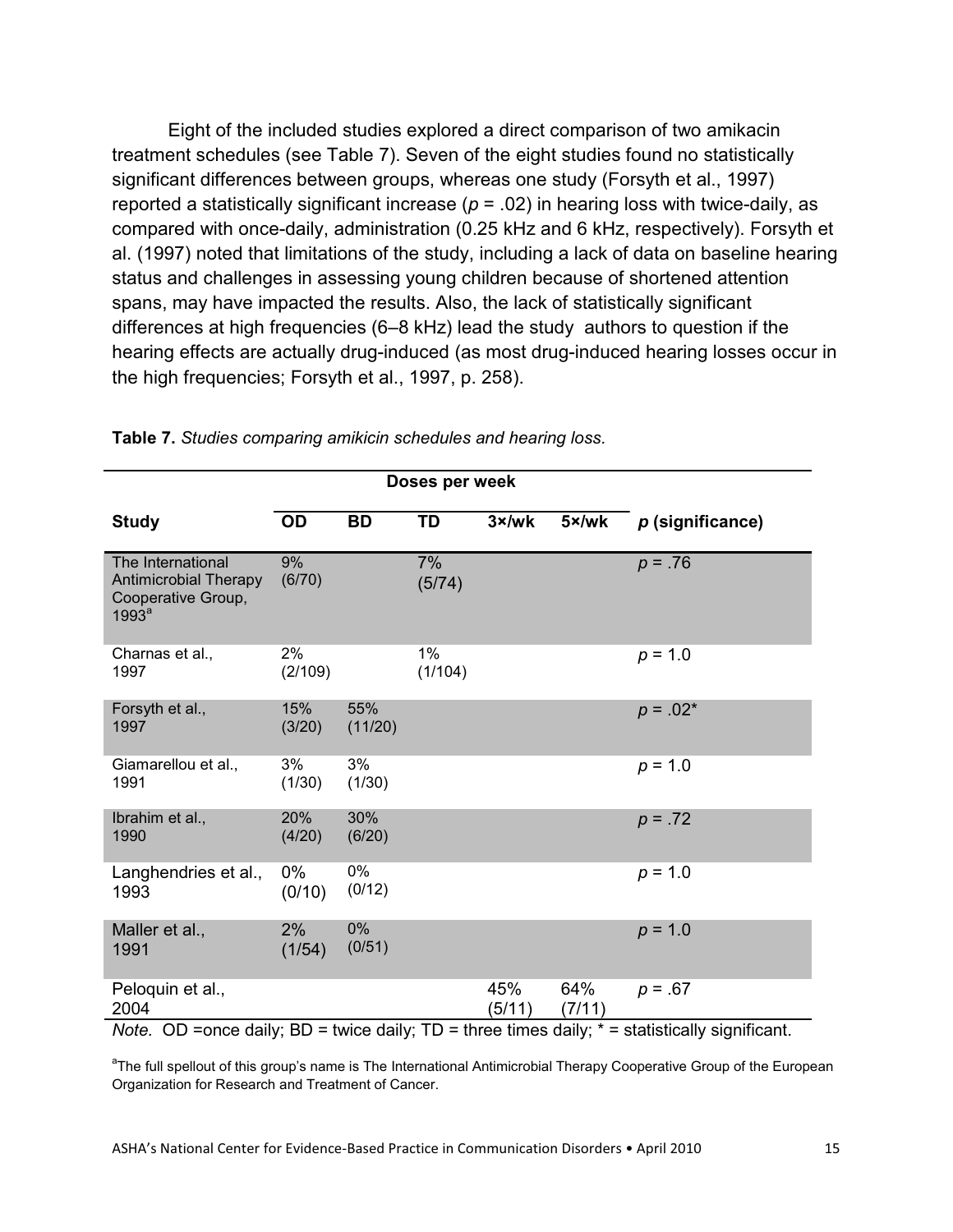*Clinical Question 6: Is There Evidence of a Synergistic Effect on Hearing Loss if Multiple Ototoxic Drugs (e.g., Aminoglycosides, Antineoplastics, etc.) Are Taken Concomitantly With Amikacin?*

Two studies examined the possible synergistic effects of multiple ototoxic drugs that are concurrently administered. The Axdorph et al. (1993) study involved 52 patients receiving amikacin, 26 of whom were also receiving vancomycin. Although data on hearing loss were not presented separately for the two groups, the authors cited concomitant vancomycin administration as "among the factors found not to be statistically significantly associated with development of hearing loss" (p. 405). The de Jager and van Altena (2002) study involved two patients who received amikacin and six others who, in addition to receiving amikacin, also received kanamycin and/or streptomycin. One of the two patients who received only amikacin experienced hearing loss post-treatment. There were no occurrences of hearing loss among the patients who received amikacin in combination with kanamycin and/or streptomycin.

#### **Discussion**

This systematic review was intended to provide additional insight into the likelihood of individuals developing hearing loss as a result of amikacin administration. Further, the effect of differing dosage regimens, schedules of administration, routes of administration, and concurrent drug use were investigated to determine potential effects on hearing. All follow-up information was extracted from studies in order to assess the persistence of hearing loss and/or latency of hearing loss symptoms. Unfortunately, few studies were available to address several of these clinical questions, and the heterogeneity of the studies prevented pooling of incidence data necessary to draw strong conclusions.

The incidence of hearing loss post-amikacin treatment ranged from 0% to 55% across the studies included in this review. This range is larger than the range reported in a previous systematic review (1.2%–20%) published in 1995 (Blaser & König). These discrepancies may be explained by the larger number and the more recent studies included in the present systematic review. Two of the higher incidences of hearing loss reported in this study were demonstrated by studies published after 1995. Analysis of hearing loss incidence by medical diagnosis, age, study design, and methodological quality yielded no apparent trends.

Differences in the frequencies of hearing tested and differences in the criteria for consideration of hearing loss may have significantly impacted the findings of this review. One study (Ibrahim et al., 1990) reported that the majority (70%) of participants experienced hearing loss above 10 kHz. As the majority of studies did not test hearing above 8 kHz, any individuals in these studies with hearing loss at frequencies above 8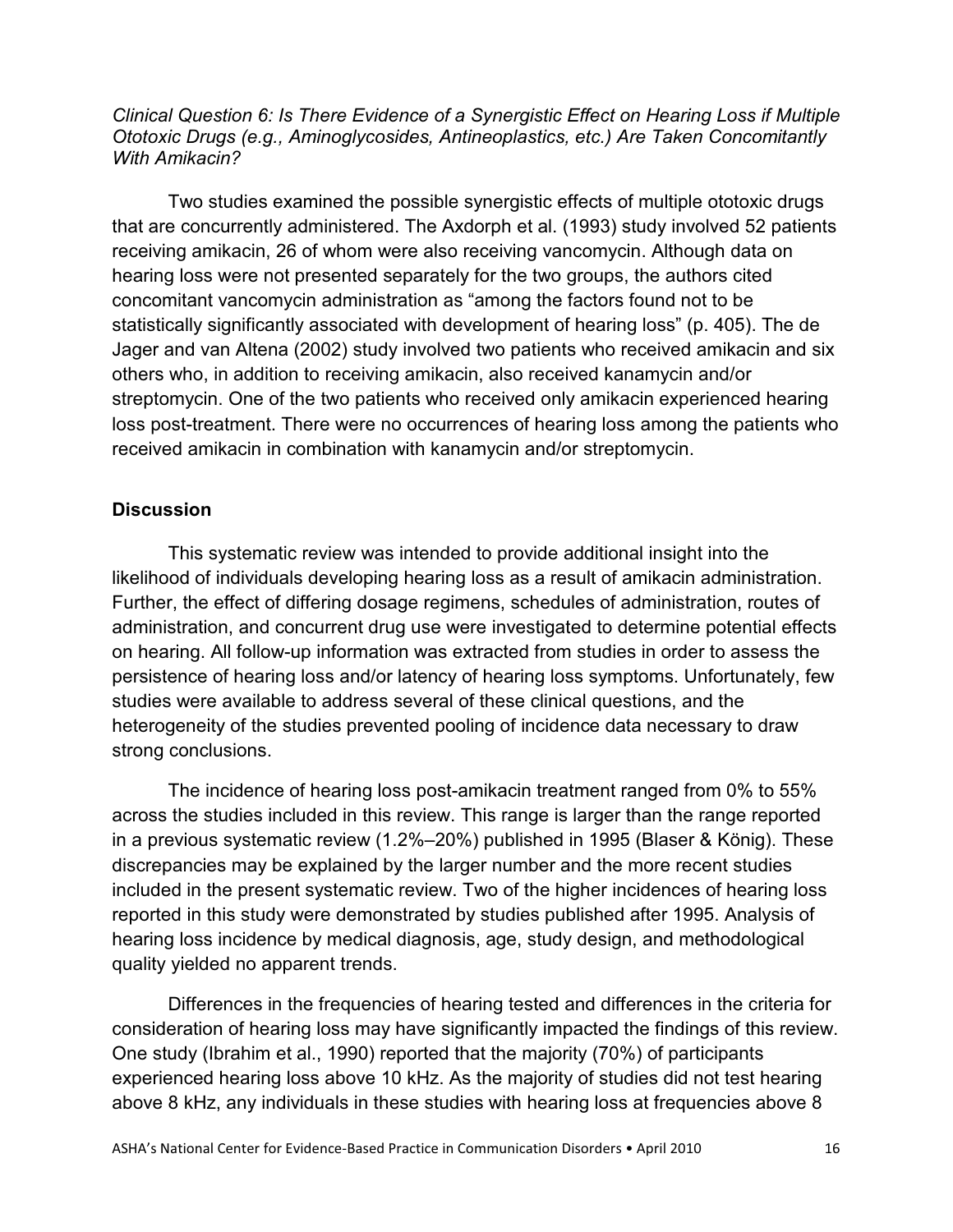kHz would not have been reported. The lack of high-frequency hearing loss testing could lead to significant underestimation of hearing loss in patients treated with amikacin. Differences across studies in the criteria used to define the presence or absence of hearing loss could also impact the findings from this review. Studies using the most sensitive criteria to define hearing loss reported incidences ranging from 25% to 51%, whereas studies utilizing very specific criteria reported hearing loss ranging from 0% to 3%. These differences in hearing loss criteria alone could account for the wide variability of hearing loss incidence post-amikacin treatment noted across studies.

Regarding the persistence or latency of hearing loss at follow-up after amikacin treatment, only three studies provided data to address this question. The hearing loss of several participants in the studies improved or worsened over an unknown period of time following amikacin treatment. Additional research is needed to determine the number of individuals who exhibit hearing changes after treatment has been completed and the length of time over which these changes occur. This research should address individuals with and without hearing loss post-treatment to accurately document latent drug effects.

No apparent trends in incidence were noted across varying dosages administered, and no studies undertook comparisons of different dosage levels. Similarly, conclusions cannot be drawn regarding the effect of route of administration on hearing loss. The majority of studies administered amikacin intravenously. No analyzable data was obtained to determine incidence of hearing loss by any other means. The findings related to amikacin dosing schedules are consistent with the previous systematic review conducted in 1995 by Blaser and Konig, which calculated no pooled difference in hearing loss incidence between once- and multiple-daily dosing of amikacin. Two studies investigated the effect of amikacin administration concomitantly with other potentially ototoxic drugs. Concurrent administration of vancomycin, kanamycin, and/or streptomycin did not significantly increase the incidence of hearing loss in patients receiving amikacin. However, these findings must be interpreted cautiously given the limited amount of research available on this topic.

Future research in this topic area should include comparative studies of dosage and route-of-administration effects on the incidence of hearing loss and should follow participants for a pre-defined time period post-treatment to document changes in hearing. Additional research is also needed regarding the effects of concurrent drug administration, especially with drugs that are potentially ototoxic. Audiologic measures should include high-frequency testing, and efforts should be made to increase the consistency of criteria used to define hearing loss. In the absence of such criteria, researchers should consider making raw data available in order to increase analyzability across studies.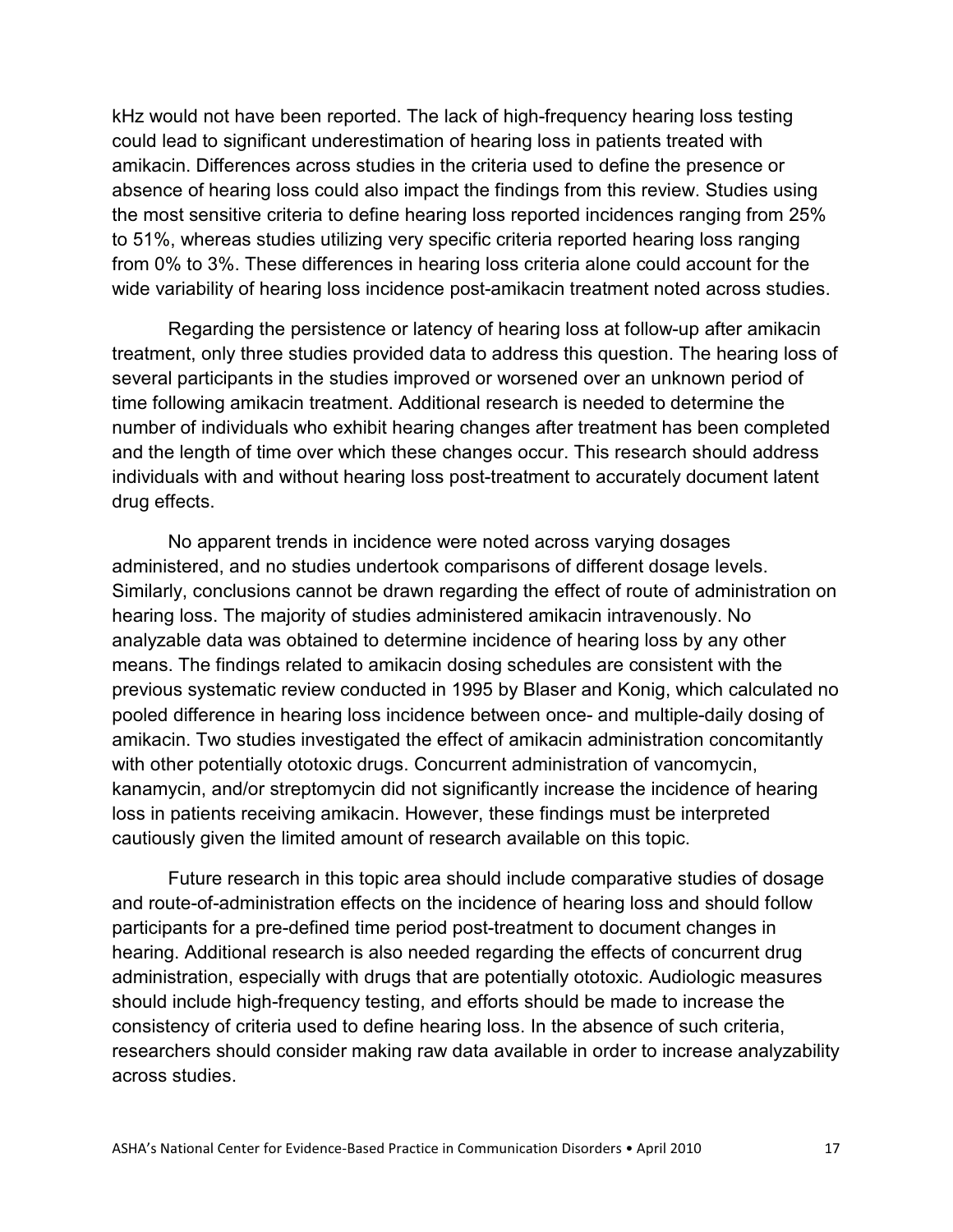The findings from these studies do not provide substantial help for clinicians concerned about the potential for hearing loss in patients receiving amikacin. There are, as yet, no well-documented risk factors that can be used to differentiate higher- from lower-risk groups. Until more high-quality, experimental studies—using standardized case definitions—are completed, clinical decision making related to initiating, modifying, or terminating amikacin therapy will be largely or entirely left up to the expertise and judgment of the clinician and the patient's tolerance for risk of hearing loss relative to negative sequelae from the condition being treated.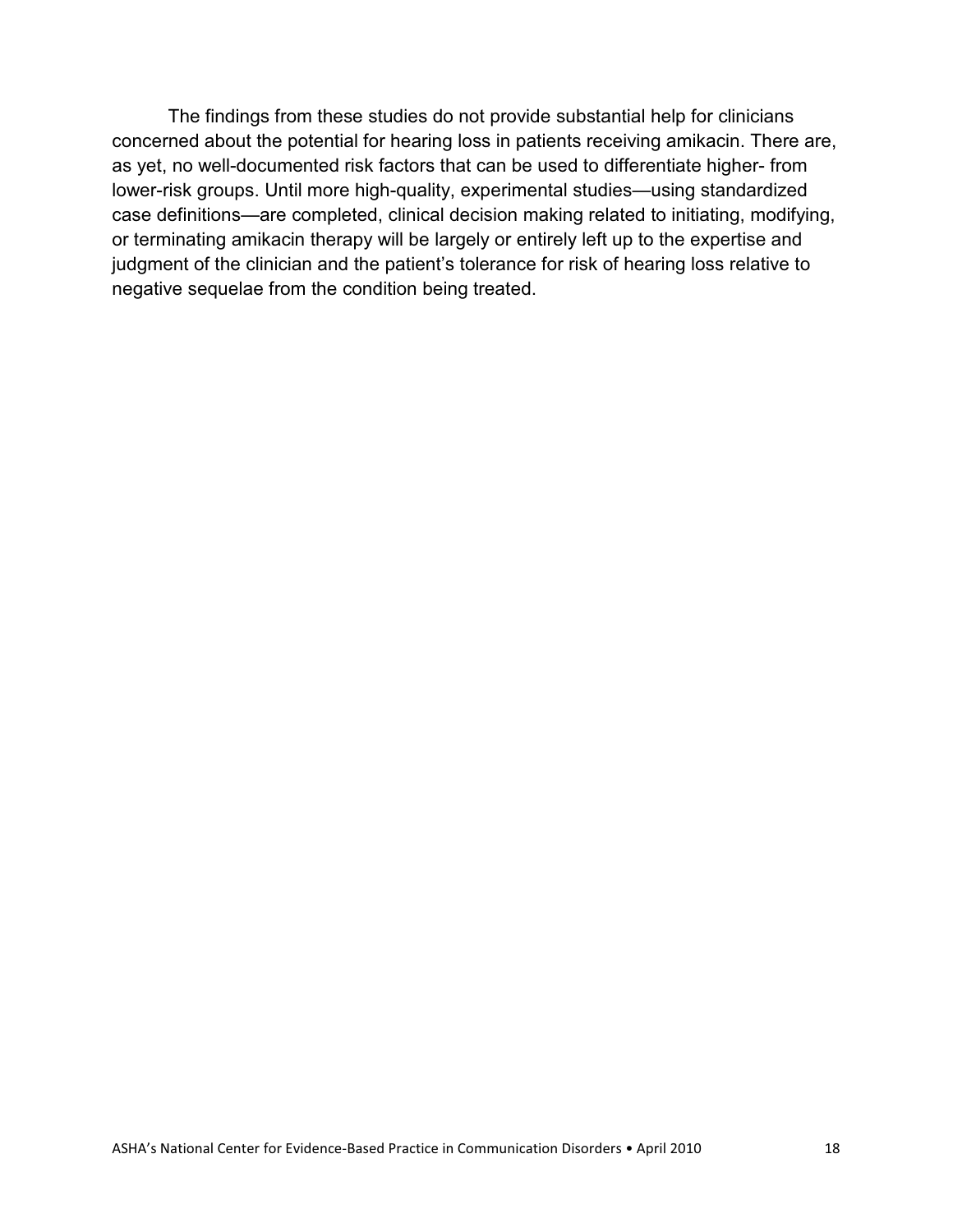## **References**

References marked with an asterisk indicate studies included in this EBSR.

- \*Axdorph, U., Laurell, G., & Bjorkholm, M. (1993). Monitoring of hearing during treatment of leukaemia with special reference to the use of amikacin. *Journal of Internal Medicine, 233*, 401–407.
- Blaser, J., & König, C. (1995). Once-daily dosing of aminoglycosides. *European Journal of Clinical Microbiology & Infectious Diseases, 14*, 1029–1038.
- \*Blum, D. (1995). An overview of the safety of isepamicin in adults. *Journal of Chemotherapy, 7*(Suppl. 2), 87–93.
- \*Charnas, R., Luthi, A. R., & Ruch, W. (1997). Once daily ceftriaxone plus amikacin vs. three times daily ceftazidime plus amikacin for treatment of febrile neutropenic children with cancer. Writing Committee for the International Collaboration on Antimicrobial Treatment of Febrile Neutropenia in Children. *The Pediatric Infectious Disease Journal, 16,* 346–353.
- \*de Jager, P., & van Altena, R. (2002). Hearing loss and nephrotoxicity in long-term aminoglycoside treatment in patients with tuberculosis. *International Journal of Tuberculosis and Lung Disease, 6,* 622–627.
- \*Fausti, S. A., Henry, J. A., Helt, W. J., Phillips, D. S., Frey, R. H., Noffsinger, D., ... Fowler, C. G. (1999). An individualized, sensitive frequency range for early detection of ototoxicity. *Ear and Hearing, 20,* 497–505.
- \*Forsyth, N. B., Botha, J. H., & Hadley, G. P. (1997). A comparison of two amikacin dosing regimens in paediatric surgical patients. *Annals of Tropical Paediatrics, 17,* 253–261.
- \*Giamarellou, H., Yiallouros, K., Petrikkos, G., Moschovakis, E., Vavouraki, E., Voutsinas, D., & Sfikakis, P. (1991). Comparative kinetics and efficacy of amikacin administered once or twice daily in the treatment of systemic gramnegative infections. The *Journal of Antimicrobial Chemotherapy, 27*(Suppl C), 73–79.
- \*Ibrahim, S., Derde, M. P., Kaufman, L., Clerckx-Braun, F., Jacqmin, P., Brulein, V., … Tulkens, P. M. (1990). Safety, pharmacokinetics and efficacy of once-a-day netilmicin and amikacin versus their conventional schedules in patients suffering from pelvic inflammatory disease. *Renal Failure, 12,* 199–203.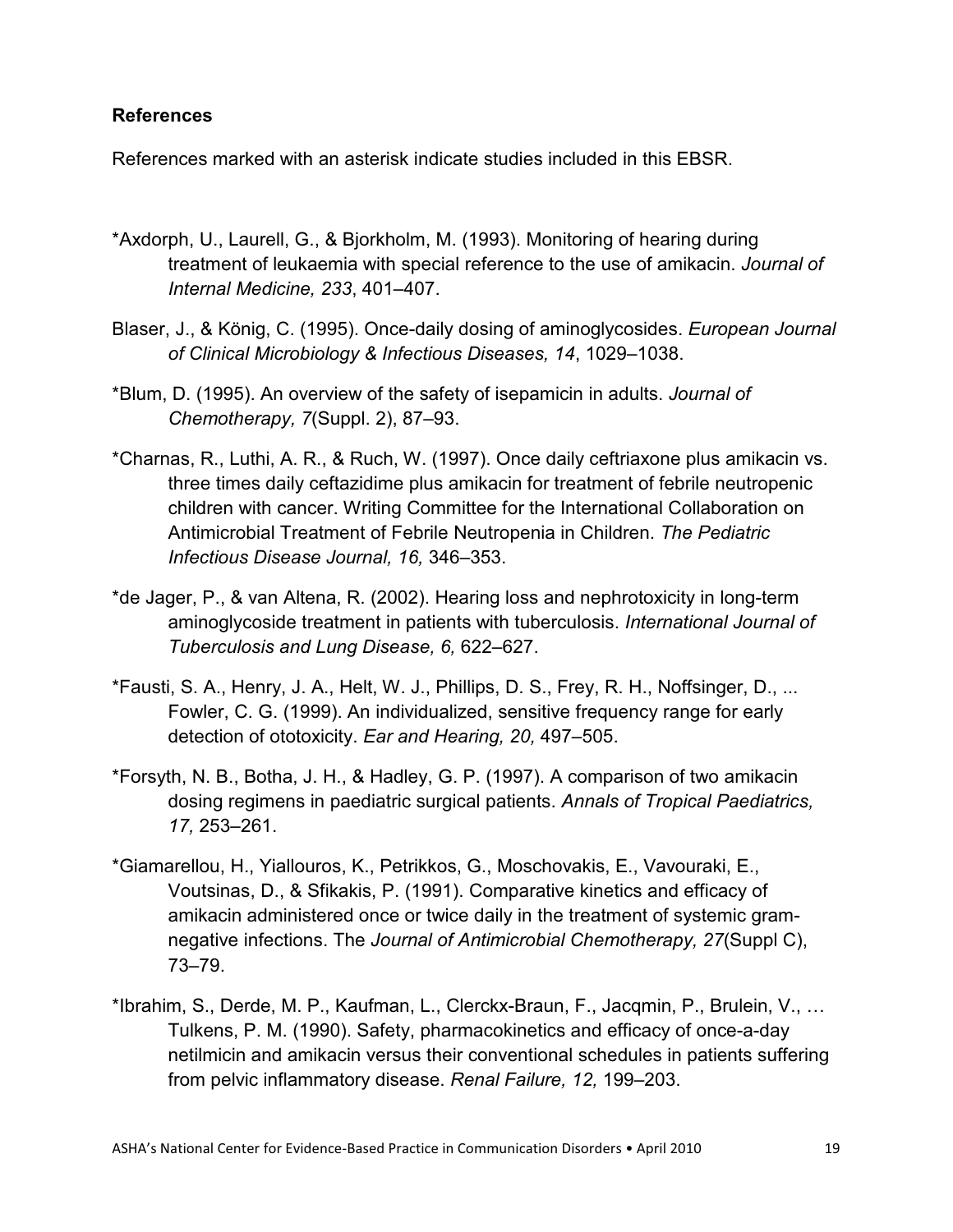- Kafetzis, D. A., Maltezou, H. C., Mavrikou, M., Siafas, C. Paraskakis, I., Delis, D., & Bartsokas, C. (2000). Isepamicin versus amikacin for the treatment of acute pyelonephritis in children. *International Journal of Antimicrobial Agents, 14,* 51– 55.
- \*Kotze, A., Bartel, P. R., & Sommers, D. K. (1999). Once versus twice daily amikacin in neonates: Prospective study on toxicity. *Journal of Paediatrics and Child Health, 35,* 283–286.
- \*Langhendries, J. P., Battisti, O., Bertrand, J. M., Francois, A., Darimont, J., Ibrahim, S., ... Scalais, E. (1993). Once-a-day administration of amikacin in neonates: Assessment of nephrotoxicity and ototoxicity. *Developmental Pharmacology and Therapeutics, 20*(3–4), 220–230.
- \*Maller, R., Ahrne, H., Eilard, T., Eriksson, I., & Lausen, I. (1991). Efficacy and safety of amikacin in systemic infections when given as a single daily dose or in two divided doses. Scandinavian Amikacin Once Daily Study Group. *The Journal of Antimicrobial Chemotherapy, 27*(Suppl. C), 121–128.
- Maller, R., Ahrne, H., Holmen, C., Lausen, I., Nilsson, L. E., Smedjegard, J., & the Scandinavian Amikacin Once Daily Study Group. (1993).Once- versus twicedaily amikacin regimen: Efficacy and safety in systemic gram-negative infections. *Journal of Antimicrobial Chemotherapy, 31,* 939–948.
- Munckhof, W. J., Grayson, M. L., & Turnidge, J. D. (1996). A meta-analysis of studies on the safety and efficacy of aminoglycosides given either once daily or as divided doses. *Journal of Antimicrobial Chemotherapy, 37,* 645–663.
- \*Peloquin, C. A., Berning, S. E., Nitta, A. T., Simone, P. M., Goble, M., Huitt, G. A., & Curran-Everett, D. (2004). Aminoglycoside toxicity: Daily versus thrice-weekly dosing for treatment of mycobacterial diseases. *Clinical Infectious Diseases, 38,* 1538–1544.
- Philips, J. B., & Cassady,G. (1982). Amikacin: Pharmacology, indications and cautions for use, and dose recommendations. *Seminars in Perinatology, 6,* 166–171.
- \*Rodriguez-Noriega, E., Esparza-Ahumada, S., & Morfin-Otero, R. (1995). Comparison of the efficacy and safety of isepamicin and amikacin in the treatment of skin and skin-structure infections. *Journal of Chemotherapy, 7,* 155–160.
- Siegenthaler, W. E., Bonetti, A., & Luthy, R. (1986). Aminoglycoside antibiotics in infectious diseases. *The American Journal of Medicine, 80*(Suppl. 6B), 2–14.